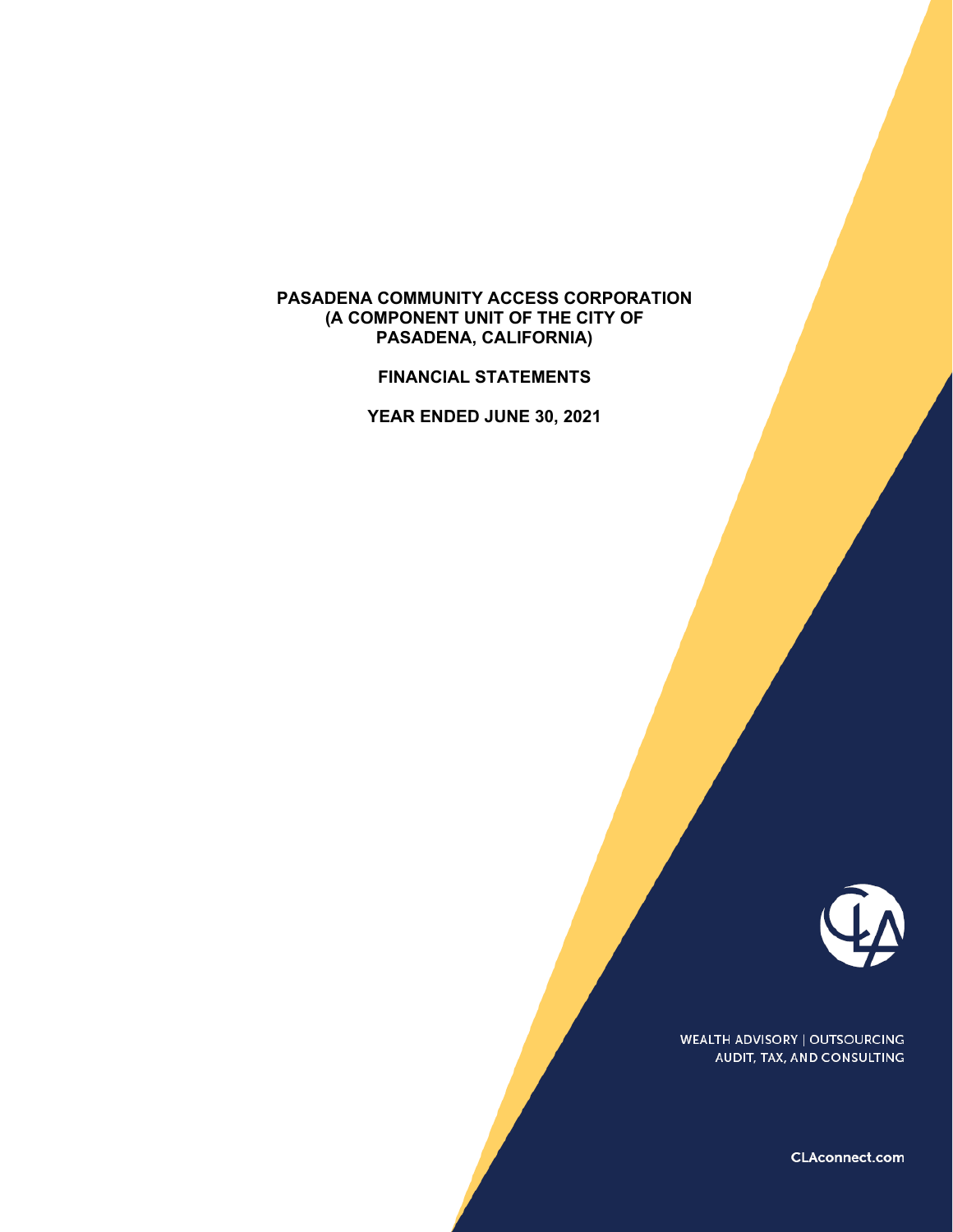# **PASADENA COMMUNITY ACCESS CORPORATION TABLE OF CONTENTS YEAR ENDED JUNE 30, 2021**

| <b>INDEPENDENT AUDITORS' REPORT</b>                                                                                                                                                                                                              | 1  |
|--------------------------------------------------------------------------------------------------------------------------------------------------------------------------------------------------------------------------------------------------|----|
| <b>MANAGEMENT'S DISCUSSION AND ANALYSIS</b>                                                                                                                                                                                                      | 3  |
| BASIC FINANCIAL STATEMENTS                                                                                                                                                                                                                       |    |
| <b>STATEMENT OF NET POSITION</b>                                                                                                                                                                                                                 | 7  |
| STATEMENT OF REVENUE, EXPENSES, AND CHANGES IN NET<br><b>POSITION</b>                                                                                                                                                                            | 8  |
| <b>STATEMENT OF CASH FLOWS</b>                                                                                                                                                                                                                   | 9  |
| <b>NOTES TO BASIC FINANCIAL STATEMENTS</b>                                                                                                                                                                                                       | 10 |
| INDEPENDENT AUDITORS' REPORT ON INTERNAL CONTROL OVER<br><b>FINANCIAL REPORTING AND ON COMPLIANCE AND OTHER MATTERS</b><br><b>BASED ON AN AUDIT OF FINANCIAL STATEMENTS PERFORMED IN</b><br><b>ACCORDANCE WITH GOVERNMENT AUDITING STANDARDS</b> | 19 |
|                                                                                                                                                                                                                                                  |    |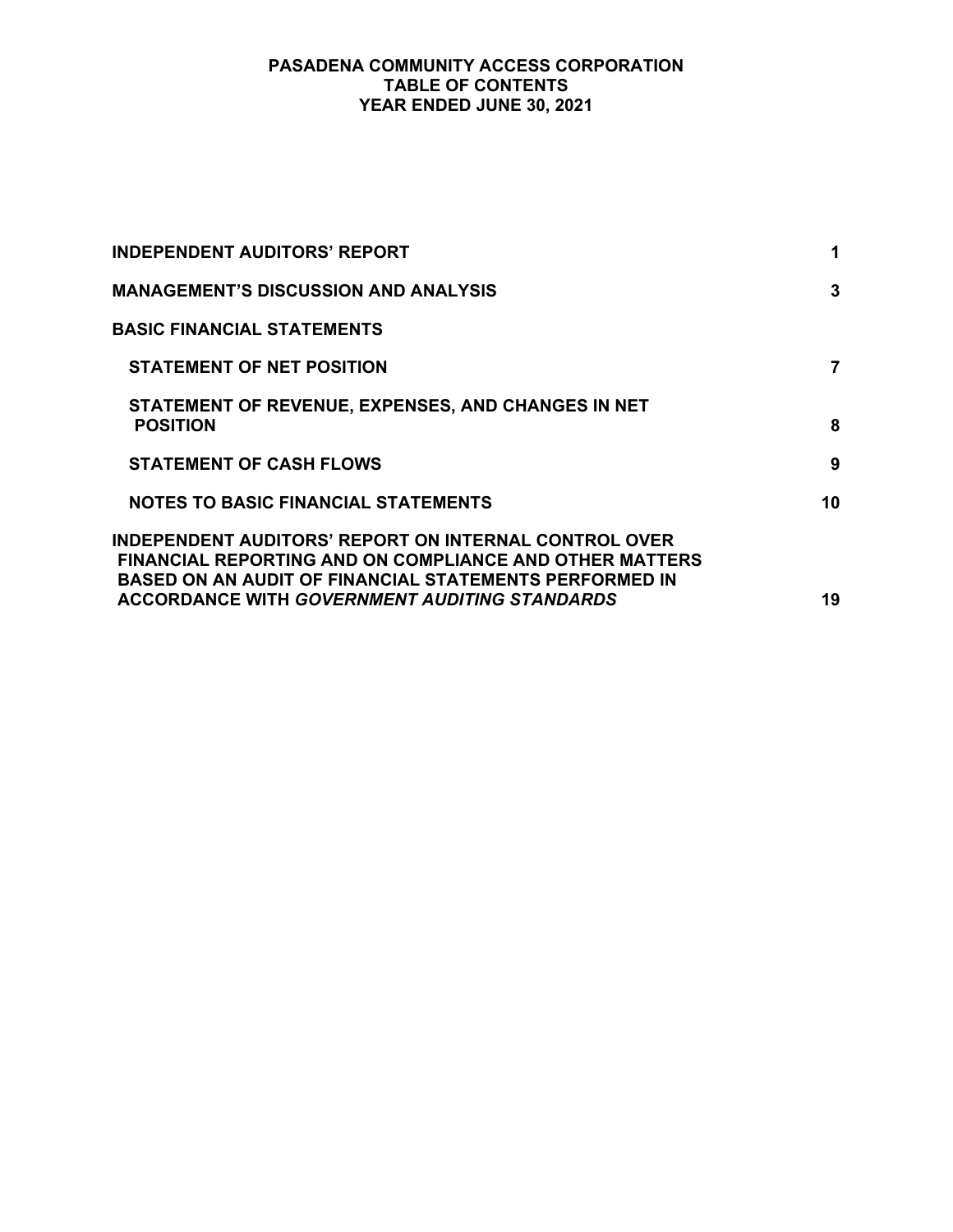

# **INDEPENDENT AUDITORS' REPORT**

Board of Directors Pasadena Community Access Corporation Pasadena, California

## **Report on the Financial Statements**

We have audited the accompanying financial statements of the Pasadena Community Access Corporation (the Corporation), a component unit of the City of Pasadena, California, as of and for the year ended June 30, 2021, and the related notes to the financial statements, which collectively comprise the Corporation's basic financial statements as listed in the table of contents.

## *Management's Responsibility for the Financial Statements*

Management is responsible for the preparation and fair presentation of these financial statements in accordance with accounting principles generally accepted in the United States of America; this includes the design, implementation, and maintenance of internal control relevant to the preparation and fair presentation of financial statements that are free from material misstatement, whether due to fraud or error.

### *Auditors' Responsibility*

Our responsibility is to express an opinion on these financial statements based on our audit. We conducted our audit in accordance with auditing standards generally accepted in the United States of America and the standards applicable to financial audits contained in *Government Auditing Standards*, issued by the Comptroller General of the United States. Those standards require that we plan and perform the audit to obtain reasonable assurance about whether the financial statements are free from material misstatement.

An audit involves performing procedures to obtain audit evidence about the amounts and disclosures in the financial statements. The procedures selected depend on the auditor's judgment, including the assessment of the risks of material misstatement of the financial statements, whether due to fraud or error. In making those risk assessments, the auditor considers internal control relevant to the entity's preparation and fair presentation of the financial statements in order to design audit procedures that are appropriate in the circumstances, but not for the purpose of expressing an opinion on the effectiveness of the entity's internal control. Accordingly, we express no such opinion. An audit also includes evaluating the appropriateness of accounting policies used and the reasonableness of significant accounting estimates made by management, as well as evaluating the overall presentation of the financial statements.

We believe that the audit evidence we have obtained is sufficient and appropriate to provide a basis for our audit opinion.



CLA is an independent member of Nexia International, a leading, global network of independent accounting and consulting firms. See nexia.com/member‐firm‐disclaimer for details.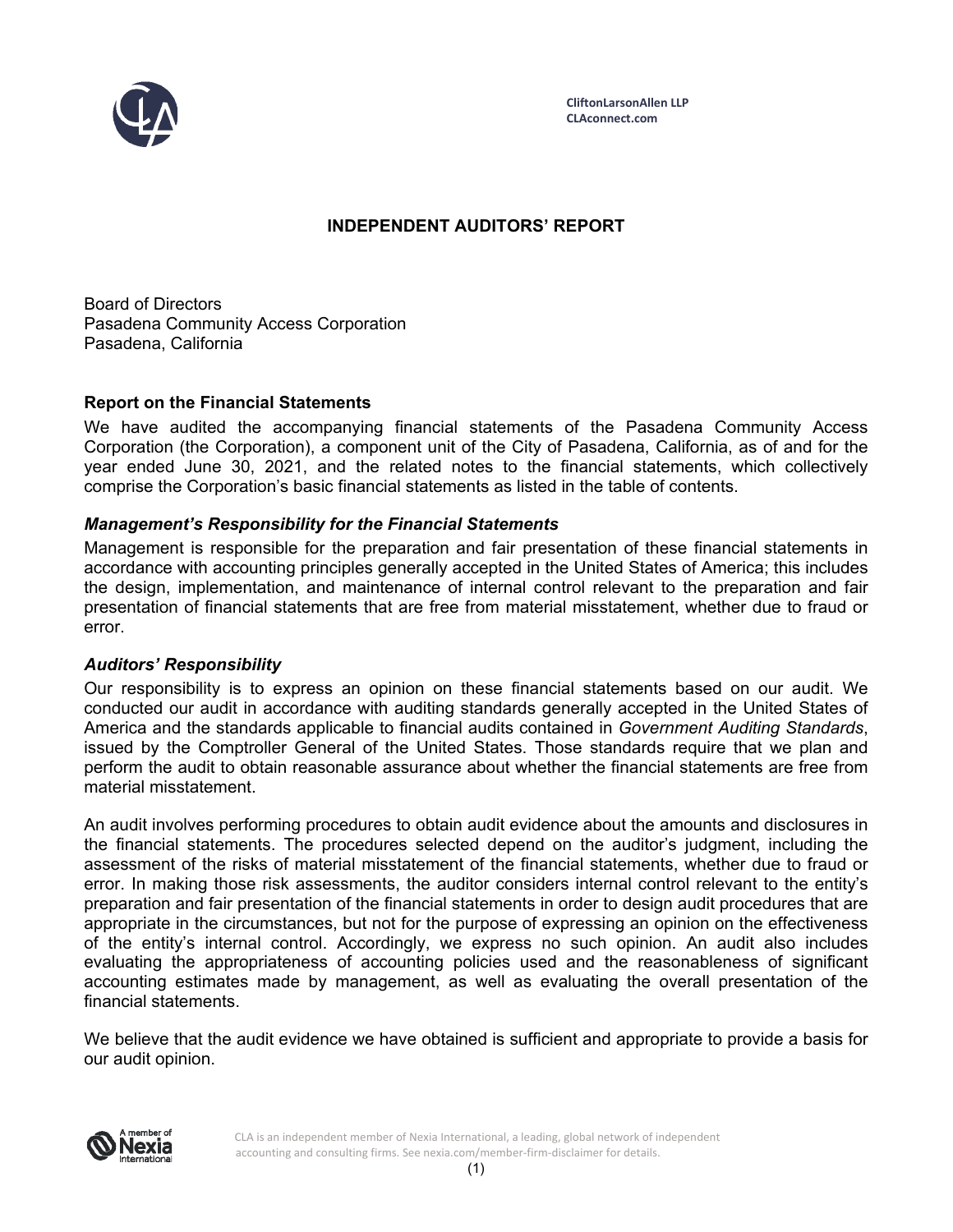## *Opinion*

In our opinion, the financial statements referred to above present fairly, in all material respects, the financial position of the Pasadena Community Access Corporation, as of June 30, 2021, and the changes in its financial position and its cash for the year then ended in accordance with accounting principles generally accepted in the United States of America.

## *Other Matters*

### *Prior Year Summarized Financial Information*

The June 30, 2020 financial statements were audited by White Nelson Diehl Evans LLP, whose practice became part of CliftonLarsonAllen LLP as of November 1, 2020, and whose report dated October 30, 2020, expressed an unmodified opinion on the respective financial statements of Pasadena Community Access Corporation from which the prior year summarized financial information was derived.

## **Report on Required Supplementary Information**

Accounting principles generally accepted in the United States of America require that the management's discussion and analysis be presented to supplement the basic financial statements. Such information, although not a part of the basic financial statements, is required by the Governmental Accounting Standards Board, who considers it to be an essential part of financial reporting for placing the basic financial statements in an appropriate operational, economic, or historical context. We have applied certain limited procedures to the required supplementary information in accordance with auditing standards generally accepted in the United States of America, which consisted of inquiries of management about the methods of preparing the information and comparing the information for consistency with management's responses to our inquiries, the basic financial statements, and other knowledge we obtained during our audit of the basic financial statements. We do not express an opinion or provide any assurance on the information because the limited procedures do not provide us with sufficient evidence to express an opinion or provide any assurance.

### **Other Reporting Required by** *Government Auditing Standards*

In accordance with *Government Auditing Standards*, we have also issued our report dated November 2, 2021, on our consideration of the Corporation's internal control over financial reporting and on our tests of its compliance with certain provisions of laws, regulations, contracts, and grant agreements and other matters. The purpose of that report is to describe the scope of our testing of internal control over financial reporting and compliance and the results of that testing, and not to provide an opinion on the effectiveness of the Corporation's internal control over financial reporting or on compliance. That report is an integral part of an audit performed in accordance with *Government Auditing Standards* in considering the Corporation's internal control over financial reporting and compliance.

Viifton Larson Allen LLP

**CliftonLarsonAllen LLP** 

Irvine, California November 2, 2021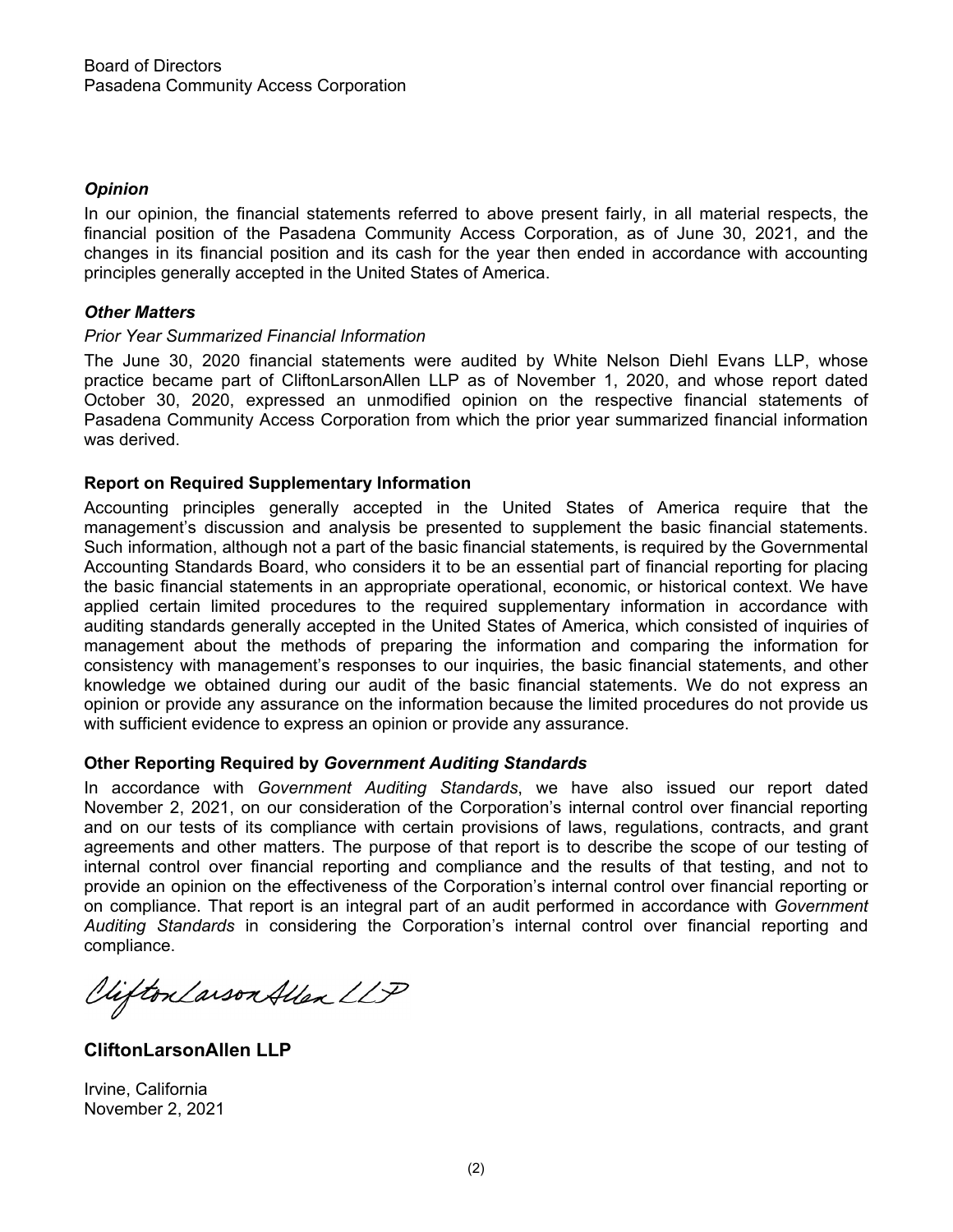Our discussion and analysis of the Pasadena Community Access Corporation's (a component unit of the City of Pasadena, California) (the Corporation) financial performance provides an overview of the Corporation's financial activities for the fiscal year ended June 30, 2021. Please read it in conjunction with the Corporation's financial statements, which begin on page 7.

# **FINANCIAL HIGHLIGHTS**

- The Corporation's net position for the fiscal year ending June 30, 2021 was \$425,140, a decrease of \$91 or 0%.
- During the year, the Corporation had operating expenses that were \$138 more than the \$1,014,588 generated from the operating agreement, service contracts, and other revenues from the Corporation's programs from the fiscal year ended June 30, 2021. This compares to last year, when operating expenses exceeded revenues by \$40,319. Excluding depreciation, this year's operating expenses were \$48,563 less than operating revenue, while last year's operating expense were \$465 less than operating revenue.
- Total operating cost of all the Corporation's programs was \$1,014,726. The programmatic activities of the Corporation remained unchanged.

# **USING THIS ANNUAL REPORT**

This annual report consists of a series of financial statements. The Statement of Net Position and the Statement of Revenues, Expenses, and Changes in Net Position (on pages 7 and 8) provide information about the activities of the Corporation as a whole and present a long-term view of the Corporation's finances. As the Corporation operates as a business-type activity, no additional fund statements are necessary. When the Corporation charges customers for the services it provides whether to outside customers or to the City of Pasadena or other governments—these services are reported similarly to the way a business operates.

A Statement of Cash Flows is also presented using the direct method, which portrays inflows and outflows for specific classes of operations along with an indirect reconciliation of increases to net cash provided by operations. There were no non-cash entries during the year.

### *Reporting the Corporation's Results as a Whole*

Our analysis of the Corporation as a whole begins on page 4. One of the most important questions asked about the Corporation's finances is, "Is the Corporation as a whole better off or worse off as a result of this year's activities?" The Statement of Net Position and the Statement of Revenues, Expenses, and Changes in Net Position report information about the Corporation as a whole and about its activities in a way that helps answer this question. These statements include *all* assets and liabilities using the *accrual basis of accounting*, which is similar to the accounting used by most private-sector companies. All of the current year's revenues and expenses are taken into account regardless of when cash is received or paid.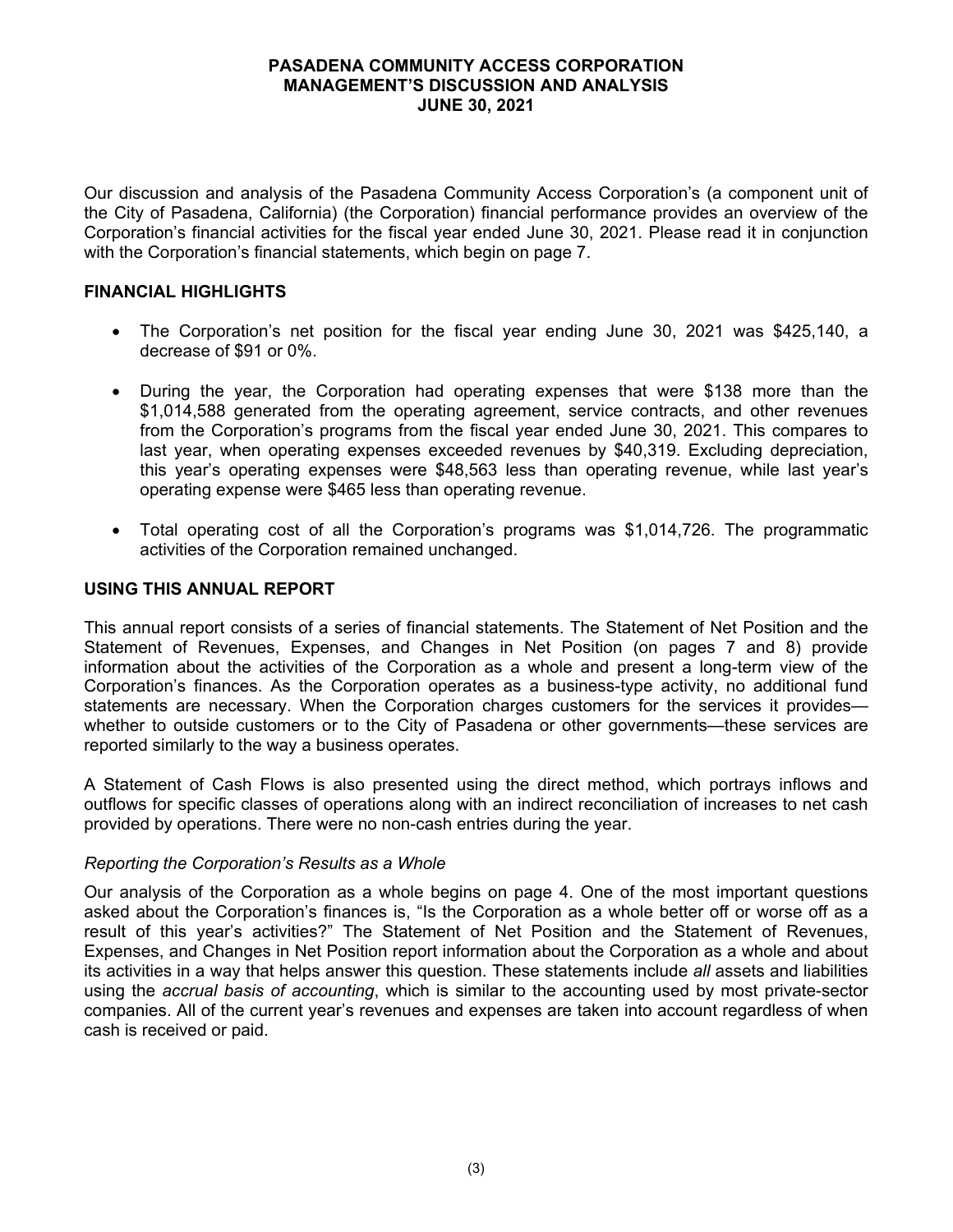These two statements report the Corporation's net position and changes in them. You can think of the Corporation's net position—the difference between assets and liabilities—as one way to measure the Corporation's financial health, or financial position. Over time, increases or decreases in the Corporation's net position are one indicator of whether its financial health is improving or deteriorating. You will need to consider other nonfinancial factors, however, such as changes in the Corporation's long-term contractual revenues and the condition of the Corporation's equipment and other assets, to assess the overall health of the Corporation.

## **THE CORPORATION AS A WHOLE**

The Corporation's net position decreased from a year ago, from \$425,231 to \$425,140. Our analysis below focuses on the net position (Table 1) and changes in net position (Table 2) of the Corporation's activities.

| Table 1                          |               |    |               |
|----------------------------------|---------------|----|---------------|
|                                  | June 30, 2021 |    | June 30, 2020 |
| Current and Other Assets         | \$<br>681,979 | \$ | 481,832       |
| Capital Assets, Net              | 131,413       |    | 180,114       |
| <b>Total Assets</b>              | 813,392       |    | 661,946       |
| <b>Current Liabilities</b>       | (388,252)     |    | (236,715)     |
| Net Position:                    |               |    |               |
| Net Investment in Capital Assets | 131,413       |    | 180,114       |
| Unrestricted                     | 293,727       |    | 245,117       |
| <b>Total Net Position</b>        | 425,140       | ¢  | 425,231       |

*Unrestricted Net Position*—The part of net position that can be used to finance day-to-day operations without constraints established by debts, contribution restrictions, or other legal requirements changed from \$245,117 at June 30, 2020, to \$293,727 at end of the fiscal year. Unless restricted by donation or grant covenant (of which the Corporation has no such restrictions at the present time), the Corporation generally can use this net position to finance continuing operations in the coming fiscal year.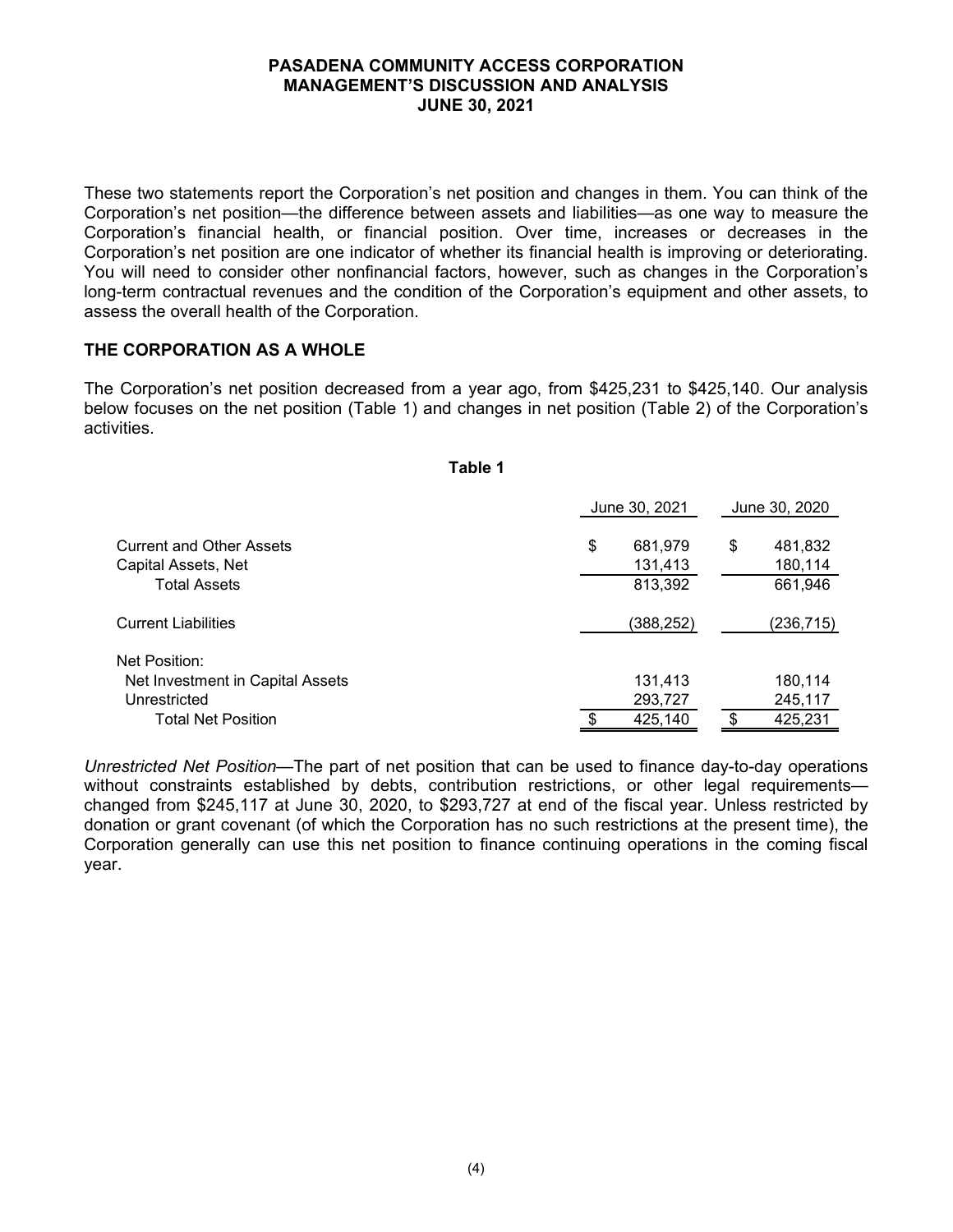#### **Table 2**

|                                           |    | Percentage<br>Changes |                   |               |           |  |
|-------------------------------------------|----|-----------------------|-------------------|---------------|-----------|--|
|                                           |    | June 30, 2021         | <b>Year Ended</b> | June 30, 2020 | from 2020 |  |
| Revenues:                                 |    |                       |                   |               |           |  |
| <b>Operating Revenues:</b>                |    |                       |                   |               |           |  |
| <b>Operating Agreement</b>                | \$ | 967.000               | \$                | 967,000       | $-$ %     |  |
| <b>Service Contracts</b>                  |    | 10,145                |                   | 18,000        | (43.6)    |  |
| Production and Other Operating Revenue    |    | 37,443                |                   | 29,619        | 26.4      |  |
| <b>Total Operating Revenues</b>           |    | 1,014,588             |                   | 1,014,619     |           |  |
| <b>Nonoperating Revenues:</b>             |    |                       |                   |               |           |  |
| Public, Education and Gov't (PEG) Revenue |    | 41,066                |                   | 300,050       | (86.3)    |  |
| Interest Income                           |    | 47                    |                   | 38            | 23.7      |  |
| <b>Total Nonoperating Revenues</b>        |    | 41,113                |                   | 300,088       | (86.3)    |  |
| <b>Total Revenues</b>                     |    | 1,055,701             |                   | 1,314,707     | (19.7)    |  |
| <b>Operating Expenses:</b>                |    |                       |                   |               |           |  |
| Salaries and Benefits                     |    | 678,454               |                   | 740,741       | (8.4)     |  |
| <b>Production Expense</b>                 |    | 18,701                |                   | 17,307        | 8.1       |  |
| <b>Occupancy Expense</b>                  |    | 210,250               |                   | 197,713       | 6.3       |  |
| <b>Contractual Services</b>               |    | 29,100                |                   | 26,225        | 11.0      |  |
| <b>General and Administrative</b>         |    | 29,520                |                   | 32,168        | (8.2)     |  |
| Depreciation                              |    | 48,701                |                   | 40,784        | 19.4      |  |
| <b>Total Operating Expenses</b>           |    | 1,014,726             |                   | 1,054,938     | 3.8       |  |
| Nonoperating Expenses:                    |    |                       |                   |               |           |  |
| PEG Grants Awarded to Other Agencies      |    | 41,066                |                   | 203,000       | (79.8)    |  |
| <b>Total Nonoperating Expenses</b>        |    | 41,066                |                   | 203,000       | (79.8)    |  |
| <b>Total Expenses</b>                     |    | 1,055,792             |                   | 1,257,938     | (16.1)    |  |
|                                           |    |                       |                   |               | (100.2)   |  |
| Changes in Net Position                   |    | (91)                  |                   | 56,769        |           |  |
| Net Position - Beginning of Year          |    | 425,231               |                   | 368,462       | 15.4      |  |
| Net Position - End of Year                | \$ | 425,140               | \$                | 425,231       |           |  |

Although the Corporation's total cost of programs and services had a net decrease of 16.1% (\$202,146), a closer look shows that Operating expenses decreased 3.8% (\$40,212), while PEG grants awarded to other agencies decreased from \$203,000 to \$41,066. The Corporation's revenues had a net decrease of 19.7% (\$259,006), resulting from a combination of virtually flat operating revenue and decreased unearned revenue recognition of PEG revenue in nonoperating revenue.

### *Budgetary Highlights*

Over the course of the year, the board of directors reviewed the budget during meetings. There were no budget reforecasts submitted for approval.

The Corporation's adopted operating budget was \$1,056,900 for the fiscal year ended June 30, 2021. Actual operating revenues were \$42,312 less than budget, and operating expenses were \$42,174 less than budget.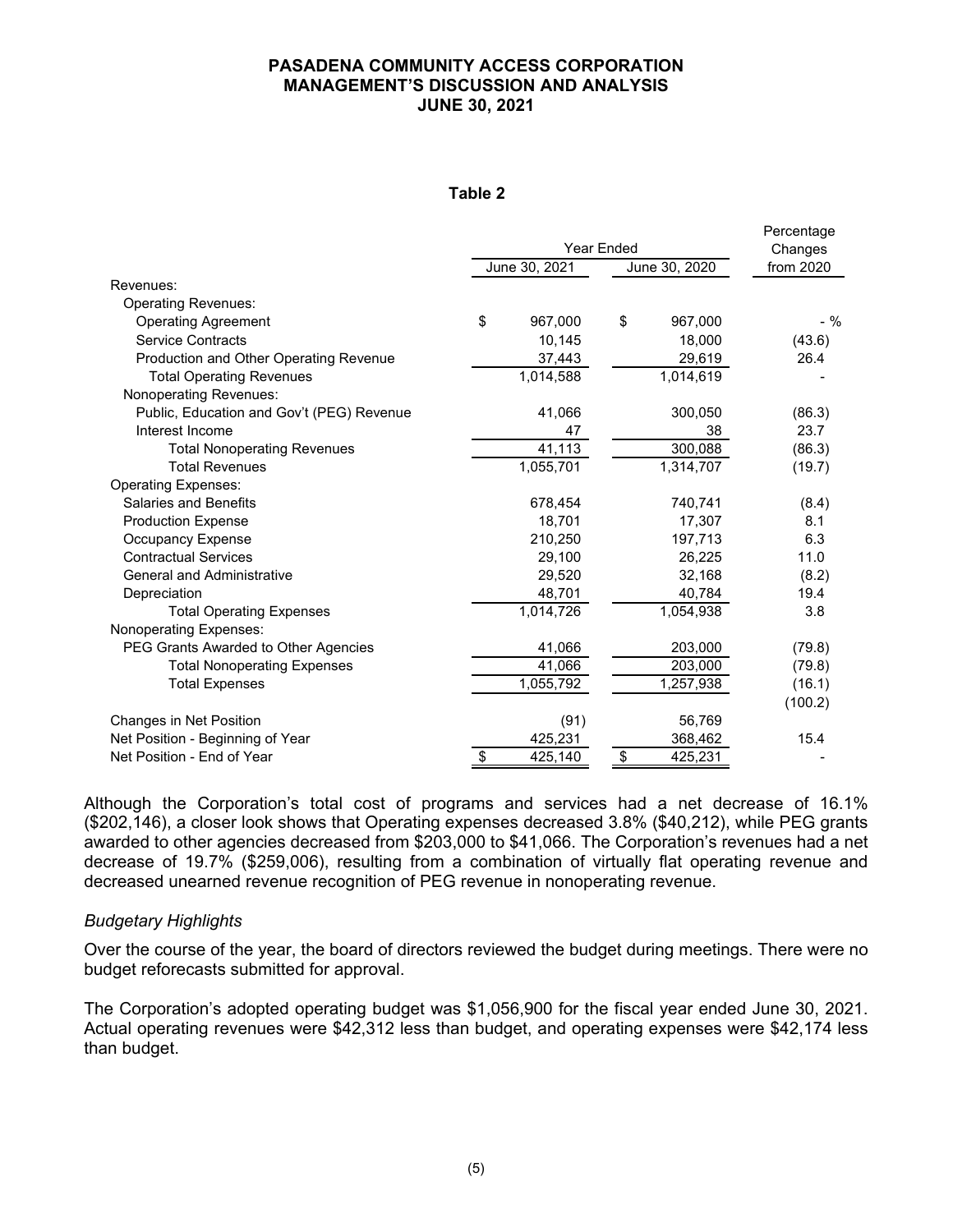## **CAPITAL ASSETS**

At the end of 2021, the Corporation had \$131,411 invested in capital assets, net of accumulated depreciation. (See Table 3 below.) This amount represents a net decrease (including additions and disposals) of \$48,701 or 27% less than last year.

#### **Table 3**

|                                                                                         | June 30, 2021 |                                | June 30, 2020 |                                 |
|-----------------------------------------------------------------------------------------|---------------|--------------------------------|---------------|---------------------------------|
| <b>Production Equipment</b><br>Leasehold Improvements<br>Less: Accumulated Depreciation | S             | 437.420<br>93.897<br>(399,904) |               | 437,420<br>93.897<br>(351, 203) |
| Property and Equipment, Net                                                             |               | 131,413                        |               | 180,114                         |

More detailed information about the Corporation's capital assets is presented in Note 3 to the financial statements.

## **ECONOMIC FACTORS AND NEXT YEAR'S BUDGETS AND RATES**

The Corporation's Board of Directors considered many factors when setting the fiscal year 2022 budget. Significant budget expense increases include occupancy costs of the rent escalator and common area expenses built into the lease and personnel health insurance increases. Revenue from the Operating Agreement is expected to be flat due to the COVID-19 pandemic. A transfer from the emergency reserve account is necessary to balance the budget.

## **CONTACTING THE CORPORATION'S FINANCIAL MANAGEMENT**

This financial report is designed to provide our stakeholders including donors, customers, and the City of Pasadena's officials with a general overview of the Corporation's finances and to show the Corporation's accountability for the money it receives. If you have questions about this report or need additional financial information, contact the Corporate Office at 150 S. Los Robles Avenue, Suite 101, Pasadena, California 91101. Our main office number is 626-794-8585 and our email is info@pasadenamedia.org.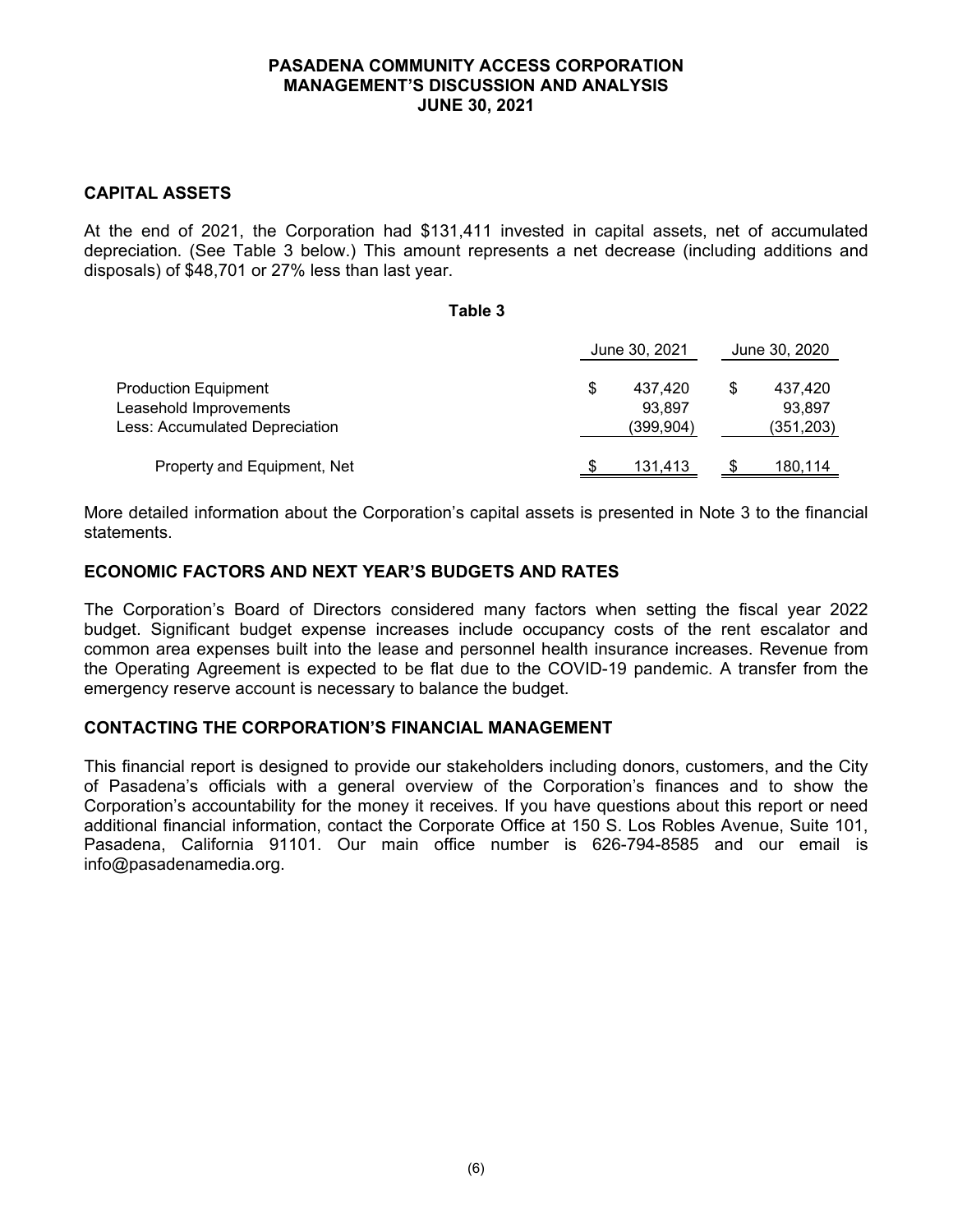### **PASADENA COMMUNITY ACCESS CORPORATION STATEMENT OF NET POSITION JUNE 30, 2021 (WITH SUMMARIZED FINANCIAL INFORMATION AS OF JUNE 30, 2020)**

|                                                 | 2021          | 2020          |  |
|-------------------------------------------------|---------------|---------------|--|
| <b>ASSETS</b>                                   |               |               |  |
| <b>CURRENT ASSETS</b>                           |               |               |  |
| Cash                                            | \$<br>331,578 | \$<br>288,564 |  |
| <b>Accounts Receivables</b>                     | 2,740         | 1,813         |  |
| <b>Prepaid Assets</b>                           | 3,587         | 2,828         |  |
| Deposits                                        | 12,420        | 12,420        |  |
| <b>Restricted Cash</b>                          | 331,654       | 176,207       |  |
| <b>Total Current Assets</b>                     | 681,979       | 481,832       |  |
| <b>NONCURRENT ASSETS</b>                        |               |               |  |
| Capital Assets, Net of Accumulated Depreciation | 131,413       | 180,114       |  |
| <b>Total Assets</b>                             | 813,392       | 661,946       |  |
| <b>LIABILITIES</b>                              |               |               |  |
| <b>CURRENT LIABILITIES</b>                      |               |               |  |
| <b>Accounts Payable</b>                         | 3,645         | 8,869         |  |
| <b>Accrued Salaries and Benefits</b>            | 19,134        | 19,348        |  |
| <b>Compensated Absences</b>                     | 33,819        | 32,291        |  |
| <b>Unearned Revenue</b>                         | 331,654       | 176,207       |  |
| <b>Total Current Liabilities</b>                | 388,252       | 236,715       |  |
| <b>Total Liabilities</b>                        | 388,252       | 236,715       |  |
| <b>NET POSITION</b>                             |               |               |  |
| <b>Investment in Capital Assets</b>             | 131,413       | 180,114       |  |
| Unrestricted                                    | 293,727       | 245,117       |  |
| <b>Total Net Position</b>                       | 425,140       | 425,231       |  |

*See accompanying Notes to Basic Financial Statements.*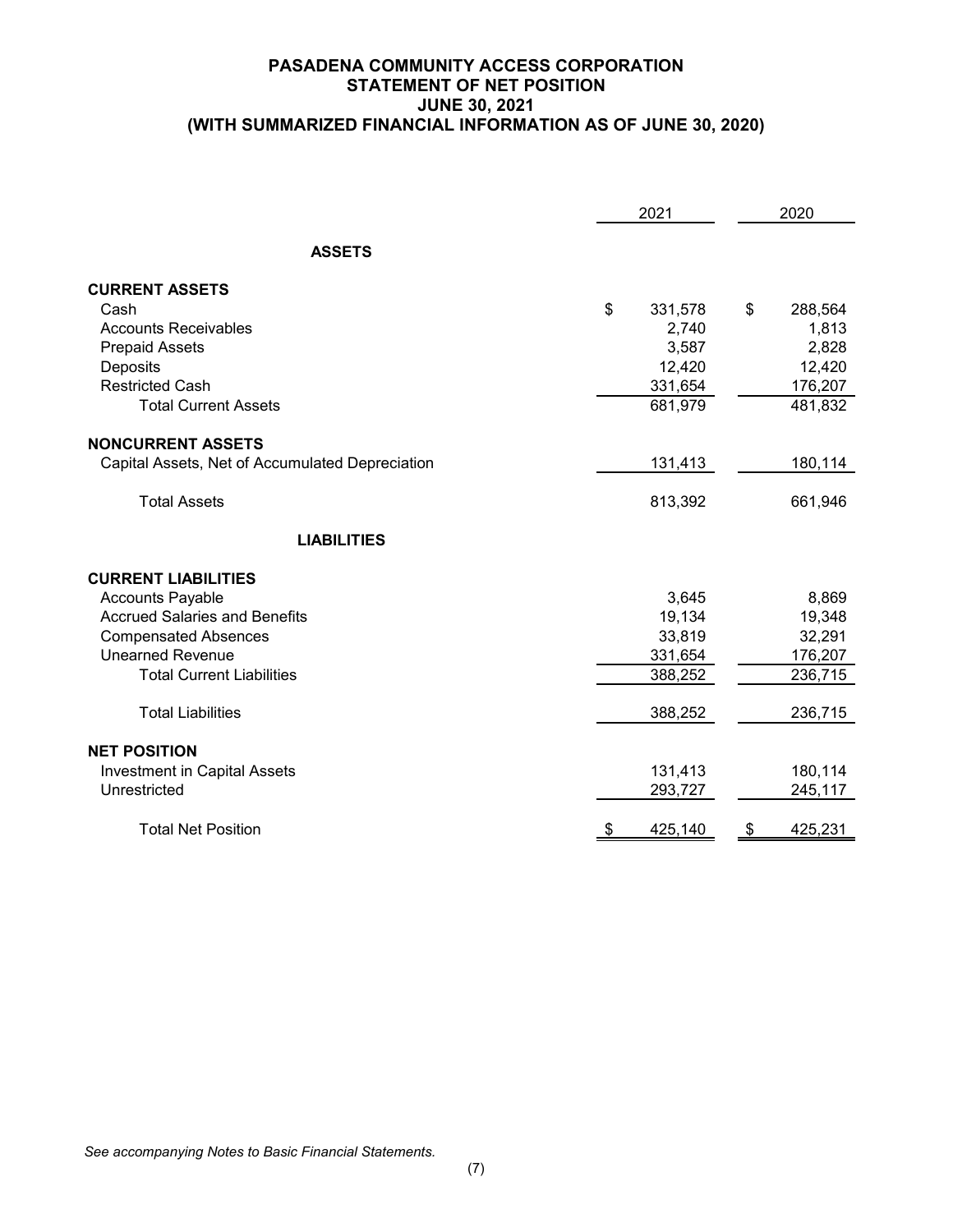### **PASADENA COMMUNITY ACCESS CORPORATION STATEMENT OF REVENUE, EXPENSES, AND CHANGES IN NET POSITION YEAR ENDED JUNE 30, 2021 (WITH SUMMARIZED FINANCIAL INFORMATION FOR THE YEAR ENDED JUNE 30, 2020)**

|                                                                                                                                                                                                                             | 2021                                                                    | 2020                                                                    |  |
|-----------------------------------------------------------------------------------------------------------------------------------------------------------------------------------------------------------------------------|-------------------------------------------------------------------------|-------------------------------------------------------------------------|--|
| <b>OPERATING REVENUES</b><br><b>Operating Agreement</b><br><b>Service Contracts</b><br>Production and Other Operating Revenue<br><b>Total Operating Revenues</b>                                                            | \$<br>967,000<br>10,145<br>37,443<br>1,014,588                          | \$<br>967,000<br>18,000<br>29,619<br>1,014,619                          |  |
| <b>OPERATING EXPENSES</b>                                                                                                                                                                                                   |                                                                         |                                                                         |  |
| <b>Salaries and Benefits</b><br><b>Production Expense</b><br><b>Occupancy Expense</b><br><b>Contractual Services</b><br><b>General and Administrative</b><br><b>Depreciation Expense</b><br><b>Total Operating Expenses</b> | 678,454<br>18,701<br>210,250<br>29,100<br>29,520<br>48,701<br>1,014,726 | 740,741<br>17,307<br>197,713<br>26,225<br>32,168<br>40,784<br>1,054,938 |  |
| <b>OPERATING LOSS</b>                                                                                                                                                                                                       | (138)                                                                   | (40, 319)                                                               |  |
| <b>NONOPERATING REVENUES (EXPENSES)</b><br>Public, Education, and Government (PEG) Revenue<br>PEG Grants Awarded to Other Agencies<br>Interest Income<br><b>Total Nonoperating Revenues</b>                                 | 41,066<br>(41,066)<br>47<br>47                                          | 203,000<br>(203,000)<br>38<br>38                                        |  |
| <b>LOSS BEFORE CAPITAL CONTRIBUTIONS</b>                                                                                                                                                                                    | (91)                                                                    | (40, 281)                                                               |  |
| <b>CAPITAL CONTRIBUTIONS</b>                                                                                                                                                                                                |                                                                         | 97,050                                                                  |  |
| <b>CHANGES IN NET POSITION</b>                                                                                                                                                                                              | (91)                                                                    | 56,769                                                                  |  |
| Net Position - Beginning of Year                                                                                                                                                                                            | 425,231                                                                 | 368,462                                                                 |  |
| <b>NET POSITION - END OF YEAR</b>                                                                                                                                                                                           | \$<br>425,140                                                           | \$<br>425,231                                                           |  |

*See accompanying Notes to Basic Financial Statements.*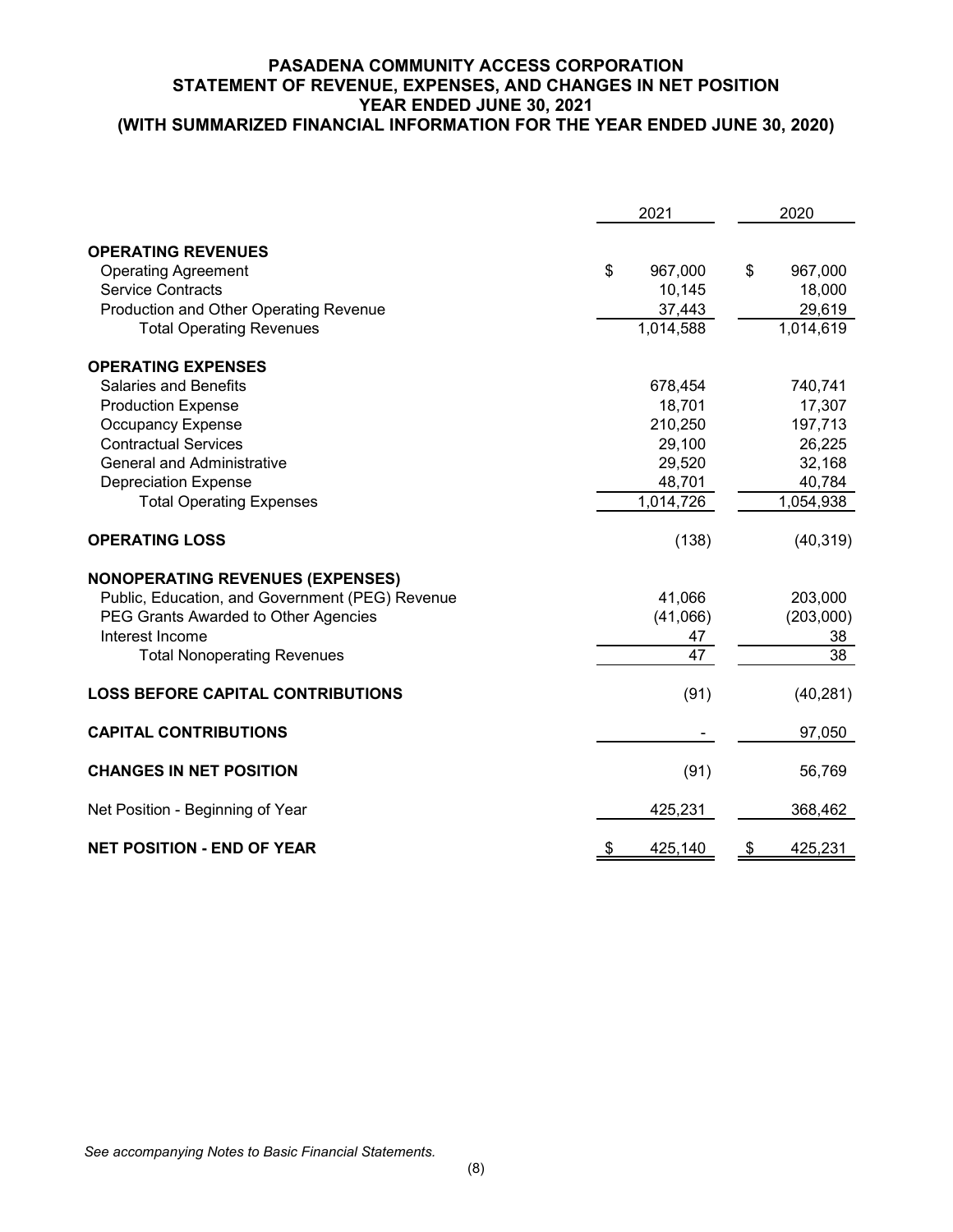## **PASADENA COMMUNITY ACCESS CORPORATION STATEMENT OF CASH FLOWS YEAR ENDED JUNE 30, 2021 (WITH SUMMARIZED FINANCIAL INFORMATION FOR THE YEAR ENDED JUNE 30, 2020)**

|                                                                                                                                                                                                                                                                                                                            |                     | 2021                                                    |               | 2020                                                    |
|----------------------------------------------------------------------------------------------------------------------------------------------------------------------------------------------------------------------------------------------------------------------------------------------------------------------------|---------------------|---------------------------------------------------------|---------------|---------------------------------------------------------|
| <b>CASH FLOWS FROM OPERATING ACTIVITIES</b><br><b>Cash Received from Customers</b><br><b>Cash Received from Contracts</b><br>Cash Paid to Employees for Services<br>Cash Paid to Suppliers for Goods and Services<br>Net Cash Provided by Operating Activities                                                             | \$                  | 37,443<br>976,218<br>(677, 140)<br>(293, 554)<br>42,967 | \$            | 29,619<br>985,135<br>(728, 959)<br>(270, 383)<br>15,412 |
| <b>CASH FLOWS FROM NONCAPITAL FINANCING ACTIVITIES</b><br>PEG Grant Funding Received from City of Pasadena<br>PEG-Eligible Grants Awarded<br>Net Cash Provided by Noncapital Financing Activities                                                                                                                          |                     | 196,513<br>(41,066)<br>155,447                          |               | 248,977<br>(203,000)<br>45,977                          |
| <b>CASH FLOWS FROM CAPITAL AND RELATED</b><br><b>FINANCING ACTIVITIES</b><br><b>Acquisition of Capital Assets</b>                                                                                                                                                                                                          |                     |                                                         |               | (97,050)                                                |
| <b>CASH FLOWS FROM INVESTING ACTIVITIES</b><br>Investment Income                                                                                                                                                                                                                                                           |                     | 47                                                      |               | 38                                                      |
| NET INCREASE (DECREASE) IN CASH AND CASH EQUIVALENTS                                                                                                                                                                                                                                                                       |                     | 198,461                                                 |               | (35, 623)                                               |
| Cash - Beginning of Year                                                                                                                                                                                                                                                                                                   |                     | 464,771                                                 |               | 500,394                                                 |
| <b>CASH - END OF YEAR</b>                                                                                                                                                                                                                                                                                                  | \$                  | 663,232                                                 | $\frac{1}{2}$ | 464,771                                                 |
| RECONCILIATION TO STATEMENT OF NET POSITION<br>Cash<br><b>Restricted Cash</b><br>Total Reconciliation to Statement of Net Position                                                                                                                                                                                         | \$<br>$\frac{1}{2}$ | 331,578<br>331,654<br>663,232                           | \$<br>\$      | 288,564<br>176,207<br>464,771                           |
| <b>RECONCILIATION OF OPERATING LOSS TO NET</b><br><b>CASH PROVIDED BY OPERATING ACTIVITIES</b><br><b>Operating Loss</b><br>Adjustments to Reconcile Operating Loss to Net<br>Cash Provided by Operating Activities:<br>Depreciation<br>(Increase) Decrease in Accounts Receivable<br>(Increase) Decrease in Prepaid Assets | \$                  | (138)<br>48,701<br>(927)<br>(759)                       | \$            | (40, 319)<br>40,784<br>135<br>308                       |
| Increase (Decrease) in Accounts Payable and Accrued Expenses<br><b>Total Adjustments</b>                                                                                                                                                                                                                                   |                     | (3,910)<br>43,105                                       |               | 14,504<br>55,731                                        |
| Net Cash Provided by Operating Activities                                                                                                                                                                                                                                                                                  |                     | 42,967                                                  | \$            | 15,412                                                  |
| <b>NONCASH NONCAPITAL FINANCING ACTIVITIES</b><br>Recognition of Unearned PEG Revenue as Nonoperating Revenue                                                                                                                                                                                                              |                     | 41,066                                                  | \$            | 203,000                                                 |
| NONCASH CAPITAL AND RELATED FINANCING ACTIVITIES<br>Recognition of Unearned PEG Revenue as Capital Contributions                                                                                                                                                                                                           | \$                  |                                                         |               | 97,050                                                  |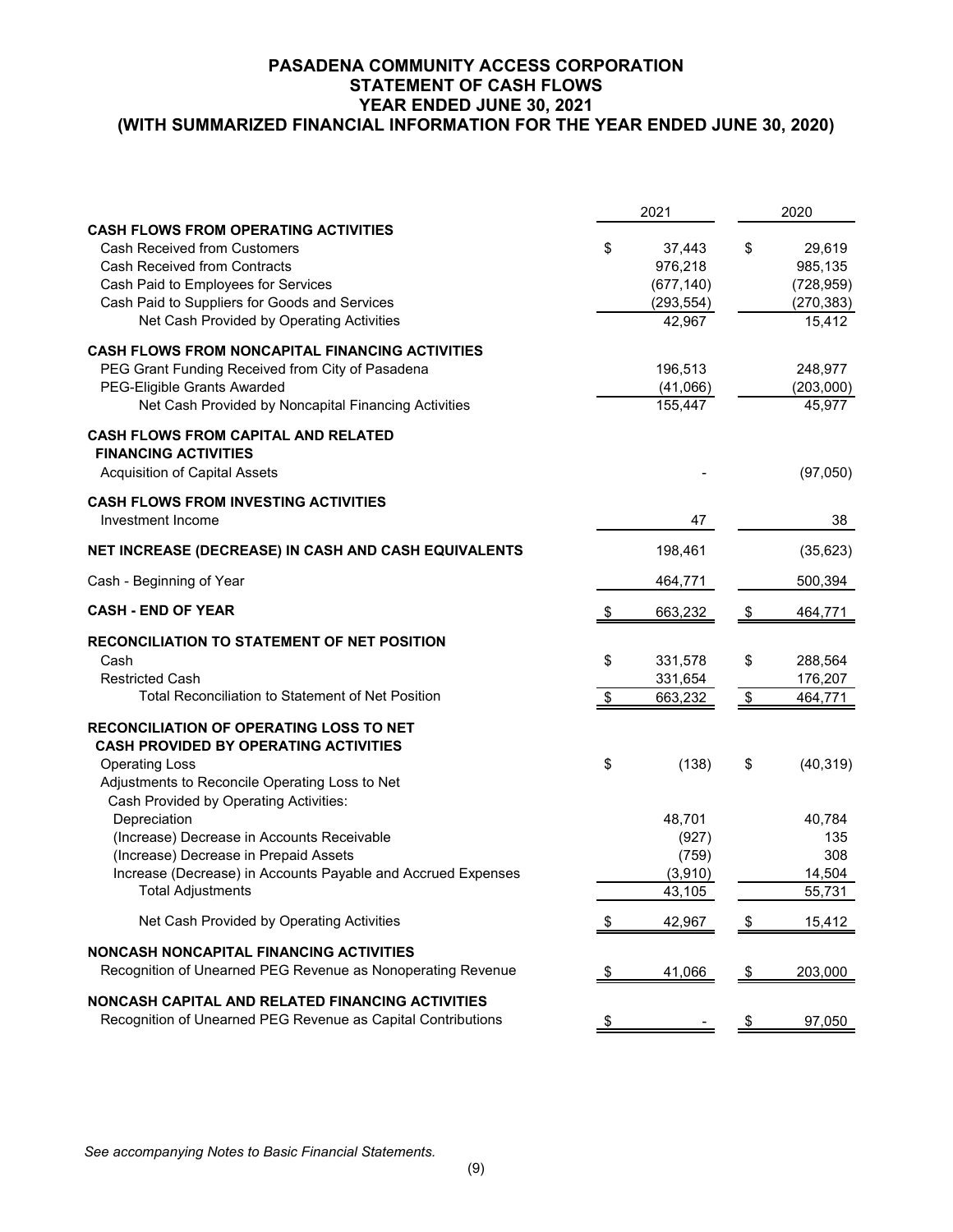## **NOTE 1 SUMMARY OF SIGNIFICANT ACCOUNTING POLICIES**

### **A. Reporting Entity**

The Pasadena Community Access Corporation (the Corporation) was organized in 1983 as a nonprofit, telecommunications resource for the City of Pasadena, California (the City). The Corporation was organized to perform the community access function of the Pasadena telecommunications system pursuant to the Cable Communications Ordinance of the City. In 2011, the City Council determined that the Corporation should be reported as a discretely presented component unit of the City in accordance with accounting principles generally accepted in the United States of America (U.S. GAAP).

The board of directors consists of 11 members with representatives from each of the seven City Council Districts, the Mayor, the City Manager, Pasadena Community College (PCC), and Pasadena Unified School District (PUSD). Residency is required except for the City Manager, PCC, and PUSD representatives. These operations constitute part of the overall financial reporting entity of the City and are accounted for as a discretely presented component unit in the City's Comprehensive Annual Financial Report consistent with U.S. GAAP. Revenues and expenses of the Corporation include direct revenues and expenses and certain allocations from the City.

## **B. Basis of Presentation**

The Corporation's basic financial statements are presented in conformance with Governmental Accounting Standards Board (GASB) Statement No. 34, which established standards for external financial reporting for all state and local governmental entities. The basic financial statements include the statement of net position, statement of revenues, expenses, and changes in net position, and statement of cash flows.

# **C. Basis of Accounting**

The Corporation is accounted for as an enterprise fund (proprietary fund type). A fund is an accounting entity with a self-balancing set of accounts established to record the financial position and results of operations of a specific governmental activity. The activities of enterprise funds closely resemble those of ongoing businesses in which the purpose is to conserve and add to basic resources while meeting operating expenses from current revenues. Enterprise funds account for operations that provide services on a continuous basis and are substantially financed by revenues derived from user charges. The Corporation utilizes the accrual basis of accounting. Revenues are recognized when earned and expenses are recognized as they are incurred.

### **D. Classification of Revenues and Expenses**

The Corporation classifies its revenues and expenses into the following classifications: operating revenues, operating expenses, nonoperating revenues, and nonoperating expenses.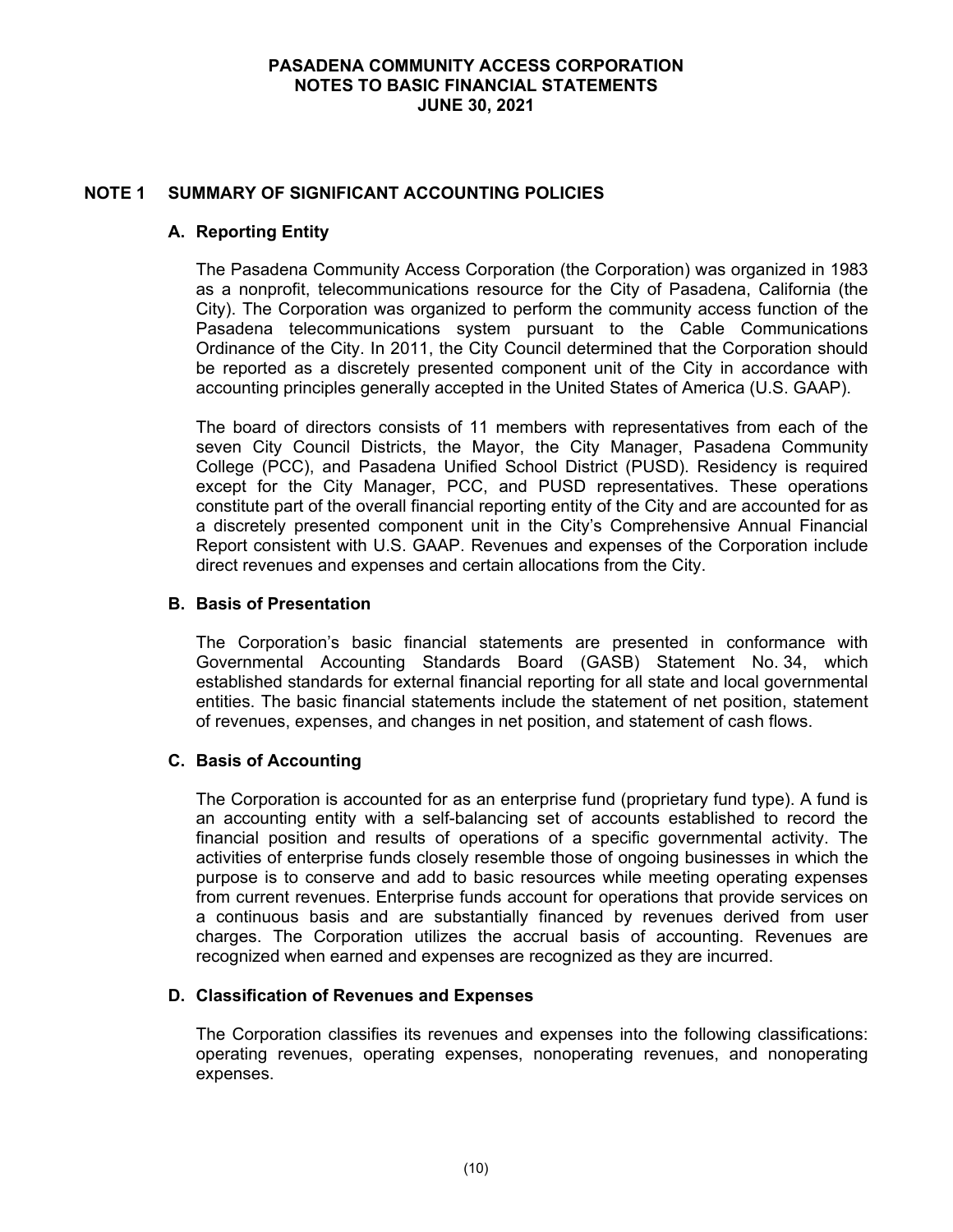## **NOTE 1 SUMMARY OF SIGNIFICANT ACCOUNTING POLICIES (CONTINUED)**

#### **D. Classification of Revenues and Expenses (Continued)**

Operating revenues consist of management and operating fees, production services fees, and program services fees, with relating costs to provide these services considered operating expenses. Nonoperating revenues consist of voluntary nonexchange grants revenue and investment earnings. Nonoperating expenses consist of capital grants made to PCC and PUSD for cable telecommunications equipment.

### **E. Cash and Cash Equivalents**

For the purposes of the statement of cash flows, cash equivalents are defined as short-term, highly liquid investments that are both readily convertible to known amounts of cash or so near their maturity that they present insignificant risk of changes in value because of changes in interest rates, and have an original maturity date of three months or less.

## **F. Prepaid Assets**

Certain payments to vendors, which reflect costs applicable to future accounting periods, are recorded as prepaid assets.

### **G. Capital Assets**

The Corporation capitalizes capital assets having an estimated useful life in excess of one year and acquisition cost of at least \$5,000. Capital assets, which include production equipment are recorded at cost and are depreciated over the estimated useful life of the asset using the straight-line method of depreciation. Donated capital assets are recorded at acquisition value as of the date of the donation. All significant expenditures exceeding \$5,000 for repairs, renewals, and betterments that materially prolong the useful lives of the assets are capitalized.

The estimated useful lives of the assets are as follows:

| Leasehold Improvements        | 6 Years |
|-------------------------------|---------|
| <b>Furniture and Fixtures</b> | 5 Years |
| <b>Production Equipment</b>   | 5 Years |

### **H. Compensated Absences**

Regular full-time and part-time employees accrue vacation. Vacation time is accrued two to four weeks per year, depending on how long an employee has been with the Corporation. Part-time employees who work 20 hours per week or more are eligible to accrue vacation on a pro rata basis. It is the Corporation's policy to permit employees to accumulate earned but unused vacation benefits from year-to-year up to a maximum of two times a full-time employee's annual vacation amount. All accumulated compensated absences are recorded as an expense and a liability at the time the benefit is earned.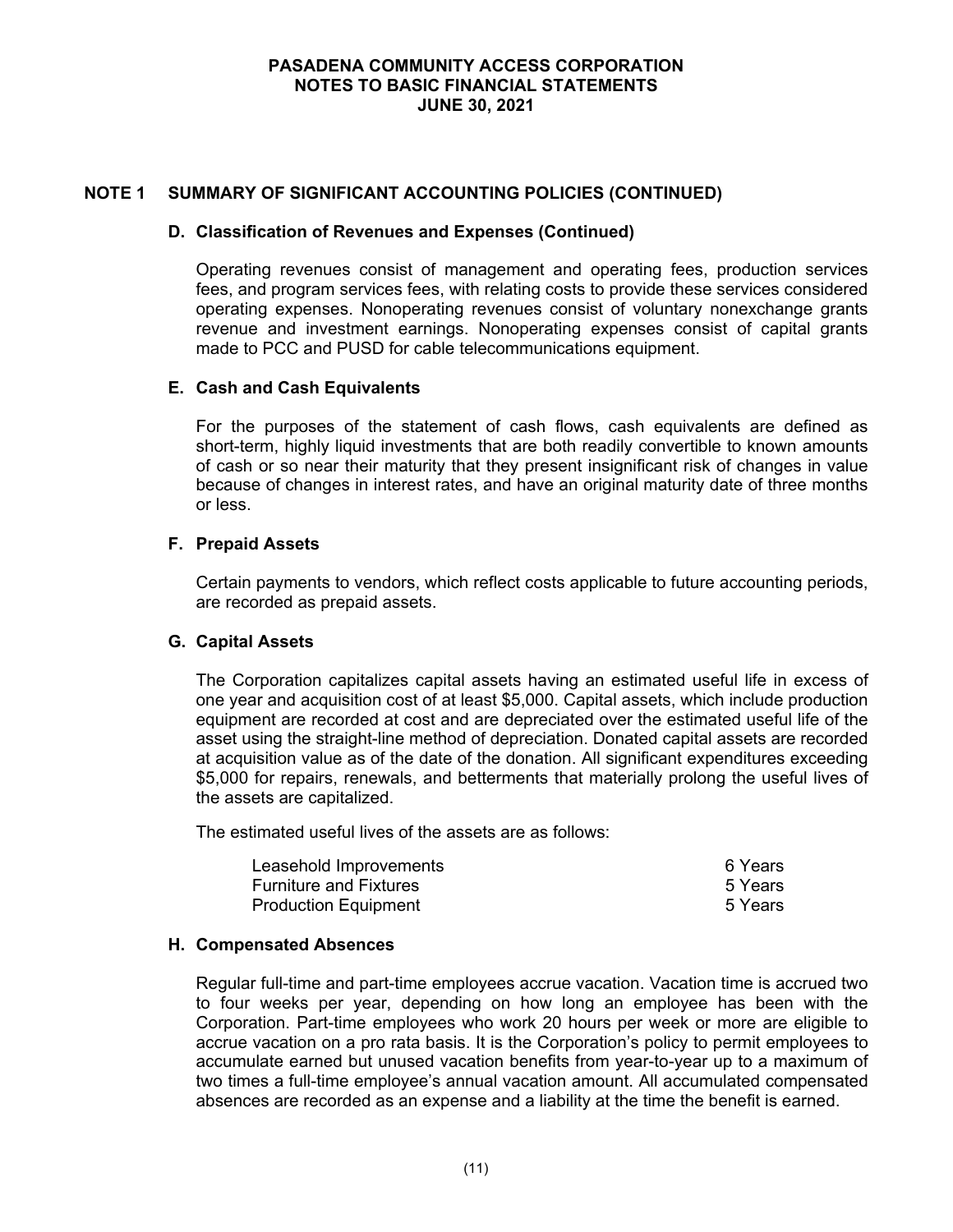## **NOTE 1 SUMMARY OF SIGNIFICANT ACCOUNTING POLICIES (CONTINUED)**

### **I. Net Position**

Net position represents the difference between assets and liabilities on the statement of net position. Net positions were classified in the following categories: net investment in capital assets and unrestricted.

Net investment in capital assets consists of the cost of capital assets, net of accumulated depreciation, reduced by the outstanding balances of any borrowings used for the acquisition, construction, or improvement of those assets, as applicable.

Net position is reported as restricted when there are limitations imposed on the use either through the enabling legislation adopted by the Corporation's Board of Directors, or through external restrictions imposed by creditors, grantors, or laws or regulations of other governments. All other net position is reported as unrestricted.

When both restricted and unrestricted resources are available for use, it is the Corporation's policy to use unrestricted resources first, and then restricted resources as they are needed.

### **J. Use of Estimates**

The preparation of financial statements in conformity with U.S. GAAP requires management to make estimates and assumptions that affect the reported amounts of assets and liabilities, and disclosure of contingent assets and liabilities at the date of the financial statements, and the reported amounts of revenues and expenses during the reporting period. Actual results could differ from those estimates.

### **K. Prior Year Data**

Selected information regarding the prior year has been included in the accompanying financial statements. This information has been included for comparison purposes only and does not represent a complete presentation in accordance with U.S. GAAP. Accordingly, such information should be read in conjunction with the Corporation's prior year financial statements, from which this selected financial data was derived. Some of the prior year data has been reclassified to conform with the current year presentation. Advances from other agencies has ben reclassified as unearned revenue on the statement of net position. A portion of nonoperating PEG revenue has been reclassified to capital contributions on the statement of revenues, expenses, and changes in net position. Capital grants received and PEG-eligible capital grant made have been reclassified as noncapital financing activities on the statement of cash flows and renamed, PEG grant funding received from City of Pasadena and PEG-eligible grants awarded, respectively. Information on noncash activities was also added to the statement of cash flows.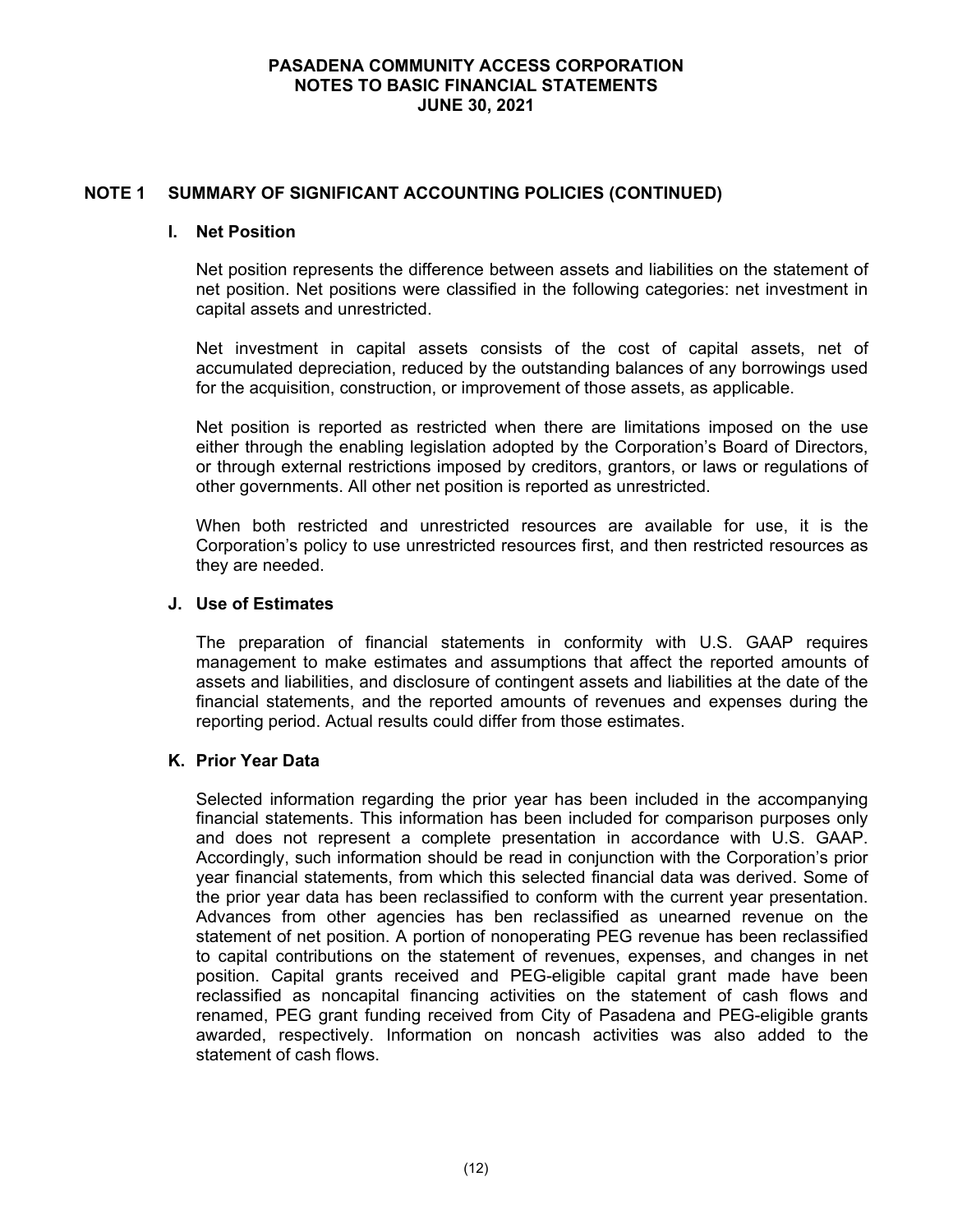## **NOTE 2 CASH AND INVESTMENTS**

### **Summary of Cash**

As of June 30, 2021, cash were reported in the accompanying financial statements:

| Cash on Hand                                      | \$. | 200     |
|---------------------------------------------------|-----|---------|
| Deposits with Financial Institutions              |     | 331.378 |
| Deposits with Financial Institutions - Restricted |     | 331,654 |
| Total Cash                                        |     | 663.232 |

## **Deposits**

At June 30, 2021, the carrying amount of the Corporation's deposits was \$663,032 and the bank balance was \$664,289. The \$1,257 difference represents outstanding checks and other reconciling items. Balances in the bank are insured by the Federal Deposit Insurance Corporation (FDIC) up to \$250,000. Included in the bank balance, the Corporation had a funds in a credit union totaling \$75,312. This amount is insured by the National Credit Union Administration (NCUA) up to \$250,000.

# **Restricted Deposits**

Restricted deposits, as further described in Notes 6C and 7, are to be utilized for eligible PEG capital expenditures. The total amount of restricted deposits at June 30, 2021 was \$331,654.

# **Custodial Credit Risk**

Custodial credit risk for deposits is the risk that, in the event of the failure of a depository financial institution, a government will not be able to recover its deposits or will not be able to recover collateral securities that are in the possession of an outside party. The custodial credit risk for investments is the risk that, in the event of the failure of the counterparty (e.g., broker-dealer) to a transaction, a government will not be able to recover the value of its investment or collateral securities that are in the possession of another party. The California Government Code does not contain legal or policy requirements that would limit the exposure to custodial credit risk for deposits or investments, other than the following provision for deposits: The California Government Code requires that a financial institution secure deposits made by state or local governmental units by pledging securities in an undivided collateral pool held by a depository regulated under state law (unless so waived by the governmental unit). The fair value of the pledged securities in the collateral pool must equal at least 110% of the total amount deposited by the public agencies. California law also allows financial institutions to secure the Corporation's deposits by pledging first trust deed mortgage notes having a value of 150% of the secured public deposits. At June 30, 2021, the Corporation had uncollateralized deposits in excess of FDIC coverage of \$338,977.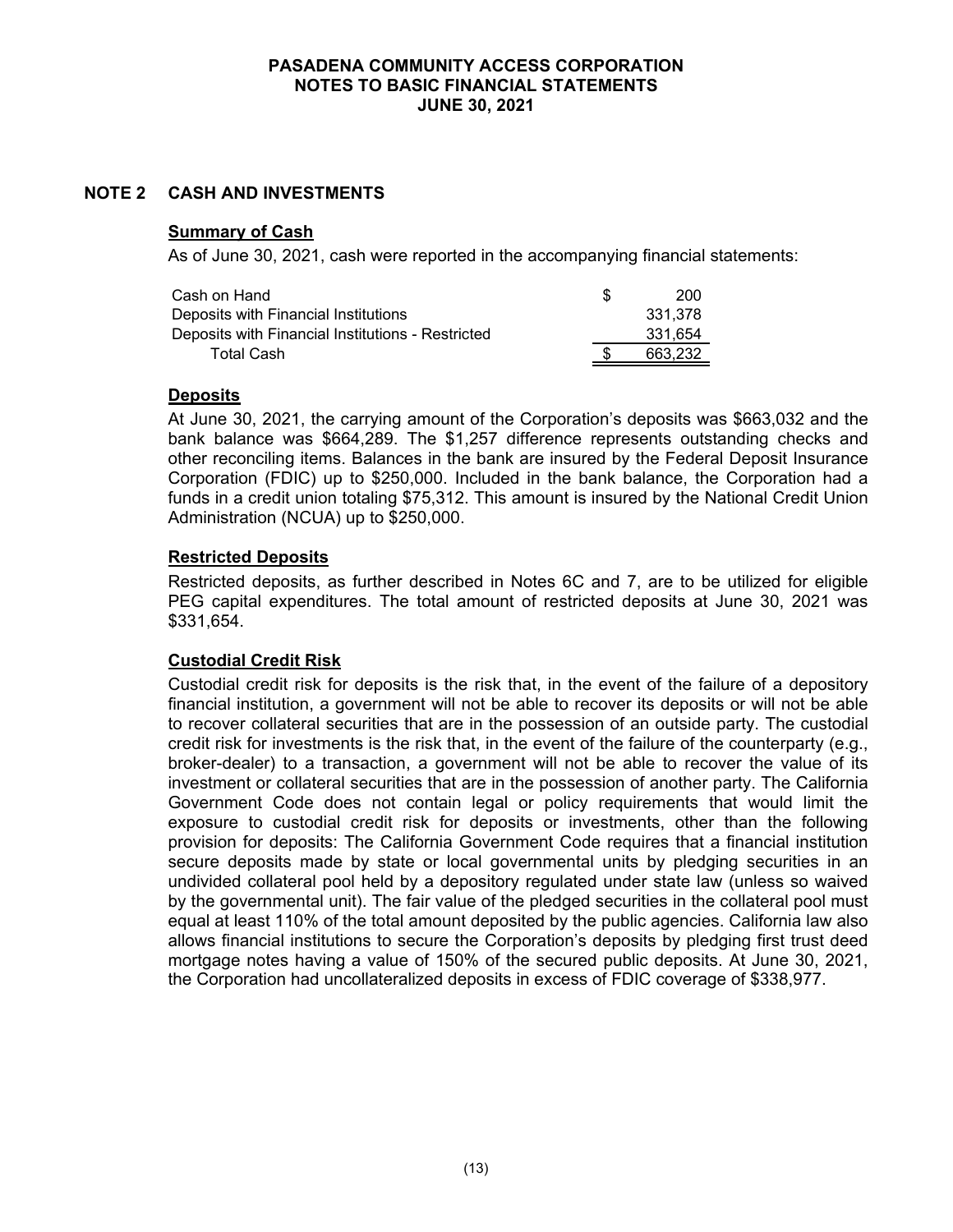## **NOTE 2 CASH AND INVESTMENTS (CONTINUED)**

#### **Investments Authorized by the California Government Code**

The table below identifies the investment types that are authorized for the Corporation by the California Government Code. Other than what is in the Government Code, the Corporation has no other investment policy.

| <b>Investment Types</b><br>Authorized by the<br>California Government Code | Authorized by<br>Investment<br>Policy | Maximum<br>Maturity | Maximum<br>Percentage<br>of Portfolio | Maximum<br>Investment in<br>One Issuer |
|----------------------------------------------------------------------------|---------------------------------------|---------------------|---------------------------------------|----------------------------------------|
| Local Agency Bonds                                                         | Yes                                   | 5 Years             | None                                  | None                                   |
| U.S. Treasury Obligations                                                  | Yes                                   | 5 Years             | None                                  | None                                   |
| U.S. Agency Securities                                                     | Yes                                   | 5 Years             | None                                  | None                                   |
| <b>Bankers' Acceptances</b>                                                | Yes.                                  | 180 Days            | 40%                                   | 30%                                    |
| <b>Commercial Paper</b>                                                    | Yes                                   | 270 Days            | 25%                                   | 10%                                    |
| Negotiable Certificates of Deposit                                         | Yes                                   | 5 Years             | 30%                                   | None                                   |
| Repurchase Agreements                                                      | Yes                                   | 1 Year              | None                                  | None                                   |
| Reverse Repurchase Agreements                                              | Yes.                                  | 92 Days             | 20%                                   | None                                   |
| Medium-Term Notes                                                          | Yes.                                  | 5 Years             | 30%                                   | None                                   |
| <b>Mutual Funds</b>                                                        | Yes.                                  | N/A                 | 20%                                   | 10%                                    |
| Money Market Mutual Funds                                                  | Yes.                                  | N/A                 | 20%                                   | 10%                                    |
| Mortgage Pass-Through Securities                                           | Yes                                   | 5 Years             | 20%                                   | None                                   |
| <b>County Pooled Investment Funds</b>                                      | Yes                                   | N/A                 | None                                  | None                                   |
| Local Agency Investment Fund<br>Joint Power Agency Pools                   | Yes                                   | N/A                 | None                                  | None                                   |
| (Other Investment Pools)                                                   | Yes                                   | N/A                 | None                                  | None                                   |

### **Disclosures Relating to Interest Rate Risk**

Interest rate risk is the risk that changes in market interest rates will adversely affect the fair value of an investment. Generally, the longer the maturity of an investment, the greater the sensitivity of its fair value to changes in market interest rates. One of the ways that the Corporation manages its exposure to interest rate risk is by purchasing a combination of shorter term and longer term investments and by timing cash flows from maturities so that a portion of the portfolio is maturing or coming close to maturity evenly over time as necessary to provide the cash flow and liquidity needed for operations. The Corporation held no investments as of the year ended June 30, 2021.

### **Disclosures Relating to Credit Risk**

Generally, credit risk is the risk that an issuer of an investment will not fulfill its obligation to the holder of the investment. This is measured by the assignment of a rating by a nationally recognized statistical rating organization. The Corporation held no investments as of the year ended June 30, 2021.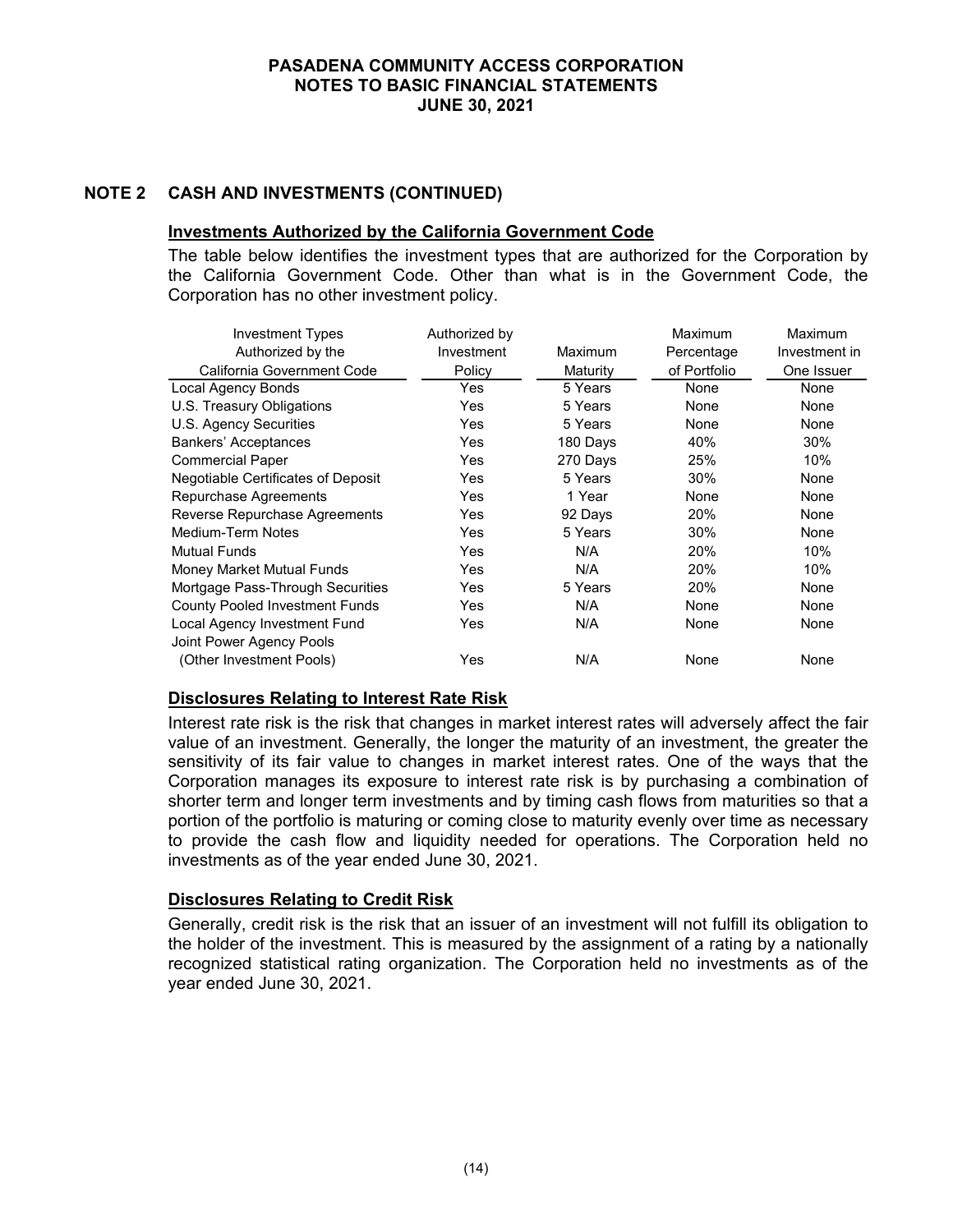## **NOTE 2 CASH AND INVESTMENTS (CONTINUED)**

### **Concentration of Credit Risk**

In accordance with GASB Statement No. 40 requirements, the Corporation is considered to be exposed to concentration of credit risk whenever they have invested more than 5% of their total investments in any one issuer. Investments guaranteed by the U.S. Government and investments in mutual funds and external investment pools are excluded from this requirement. The Corporation held no investments as of the year ended June 30, 2021.

# **NOTE 3 CAPITAL ASSETS**

Capital asset activity for the year ended June 30, 2021 is as follows:

|                                    | July 1, 2020  |    | Additions | <b>Dispositions</b> |   | June 30, 2021 |
|------------------------------------|---------------|----|-----------|---------------------|---|---------------|
| Capital Assets Being Depreciated:  |               |    |           |                     |   |               |
| <b>Production Equipment</b>        | \$<br>437.420 | \$ |           | \$                  | S | 437,420       |
| Leasehold Improvements             | 93.897        |    |           |                     |   | 93,897        |
| Less Accumulated Depreciation for: |               |    |           |                     |   |               |
| <b>Production Equipment</b>        | (312,078)     |    | (33.051)  |                     |   | (345, 129)    |
| Leasehold Improvements             | (39,125)      |    | (15,650)  |                     |   | (54, 775)     |
| <b>Total Capital Assets</b>        | 180,114       | S  | (48,701)  | \$                  |   | 131,413       |

Depreciation expense for the year ended June 30, 2021 was \$48,701.

## **NOTE 4 DEFINED CONTRIBUTION RETIREMENT PLAN**

Effective April 4, 2017, the Corporation adopted a Savings Incentive Match Plan for Employees Individual Retirement Account plan (the Plan) for which all employees who have completed 90 days of service are eligible to participate. The employees of the Corporation may elect to contribute to the Plan (subject to overall limits) in any one plan year. Each year the Corporation will make a matching contribution to the Plan on a dollar-for-dollar basis up to 3% of the employee's compensation, for the employees who are contributing to the Plan.

The Corporation contributed \$12,874 to the Plan for the year ended June 30, 2021.

### **NOTE 5 OPERATING LEASE**

The Corporation leases office and production facilities in Pasadena, California, under an operating lease agreement. The lease term expires August 31, 2023. The Corporation is obligated to pay utilities, property taxes, insurance, and normal repairs and maintenance for the space that the Corporation occupies. The current monthly rent, including common area maintenance charge is \$13,388. The monthly rent is scheduled to increase to \$13,789 effective September 1, 2021.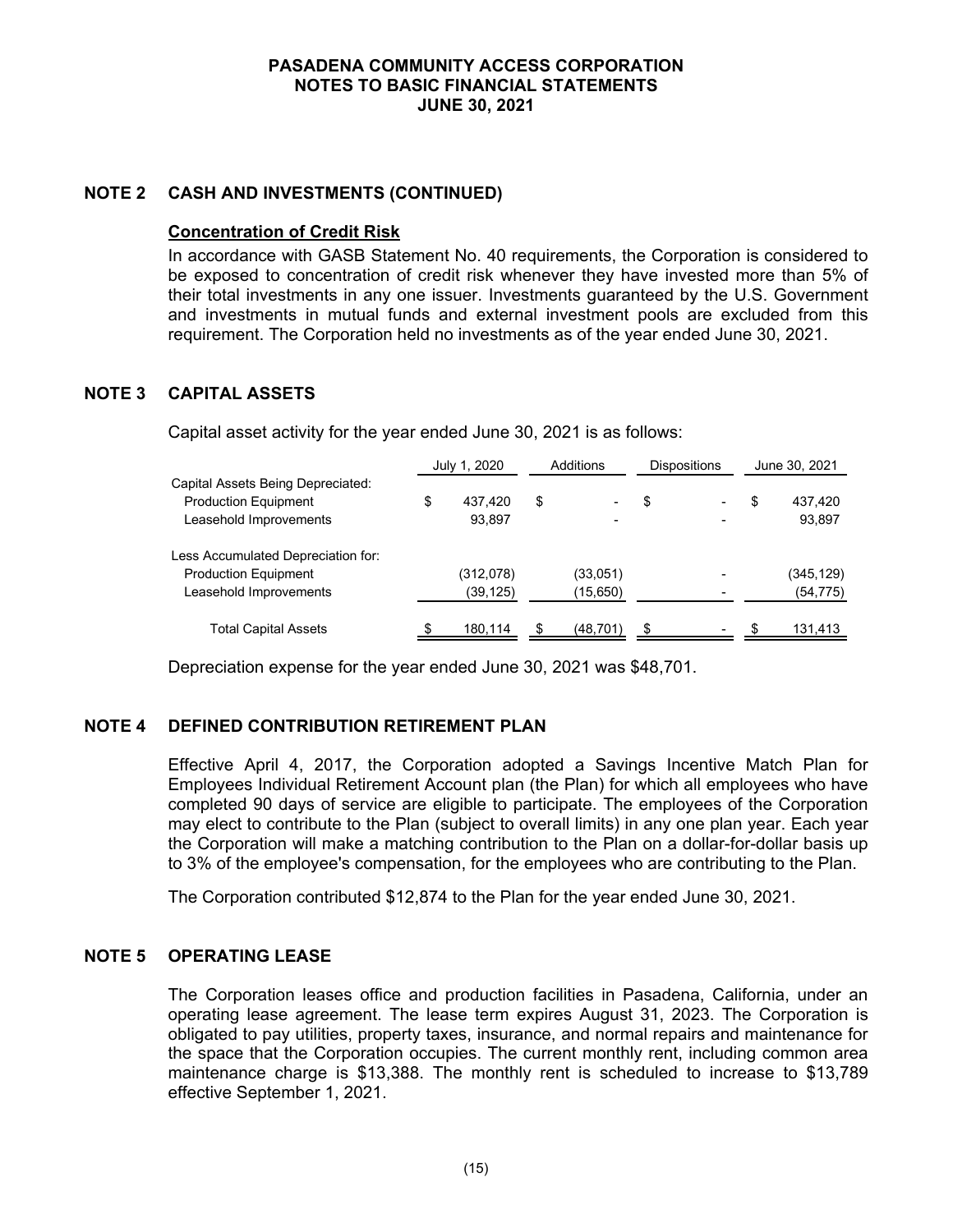## **NOTE 5 OPERATING LEASE (CONTINUED)**

The minimum annual lease payments due during the term of the lease are as follows:

| Year Ending June 30, | Amount |         |  |
|----------------------|--------|---------|--|
| 2022                 | S      | 164,666 |  |
| 2023                 |        | 169.606 |  |
| 2024                 |        | 28.406  |  |
| Total                |        | 362.678 |  |

Total rent expense, including common area maintenance charges, for the year ended June 30, 2021 was \$176,977 and is included in the occupancy expenses reported in the statement of revenues, expenses and changes in net position.

## **NOTE 6 OTHER PROVISIONS OF REVENUE AND CONTRACTS**

#### **A. Franchise Fees**

On December 2, 1983, a 15-year cable franchise agreement (the Agreement) was entered into by and between the City and a cable communications operator (Cable Operator). According to the terms of the Agreement, the Corporation is entitled to receive 2% of the Cable Operator's gross revenues (as defined in the Agreement) in return for providing the public access and public service programming function of the Cable Operator's communications system. This agreement expired during the year ended June 30, 1999. The City committed to continue to fund the agreement, after expiration, until a new agreement could be reached.

Effective October 1, 2000, the City and the Cable Operator entered into a new nonexclusive franchise agreement to operate a cable television system in the City. The agreement expired on October 17, 2005, and was extended on a month-to-month basis under mutual agreement with the Cable Operator while negotiating a franchise renewal. This agreement ended prior to statewide franchising that took effect in 2008.

The City now receives 5% of the state franchise holders' gross revenues derived from the provision of video service pursuant to California Public Utilities Code Section 5840. The franchise fee is considered General Fund revenue for the City and, although the City continues to fund the Corporation at approximately 75% of the franchise fee revenue, the funding amount is at the discretion of the Pasadena City Council.

### **B. Management and Operating Agreement**

On February 10, 2015, the Corporation entered into an agreement with the City to provide operation and day-to-day management of the local PEG access system, for a period of 25 years, commencing as of the date of the Agreement, and ending July 1, 2040.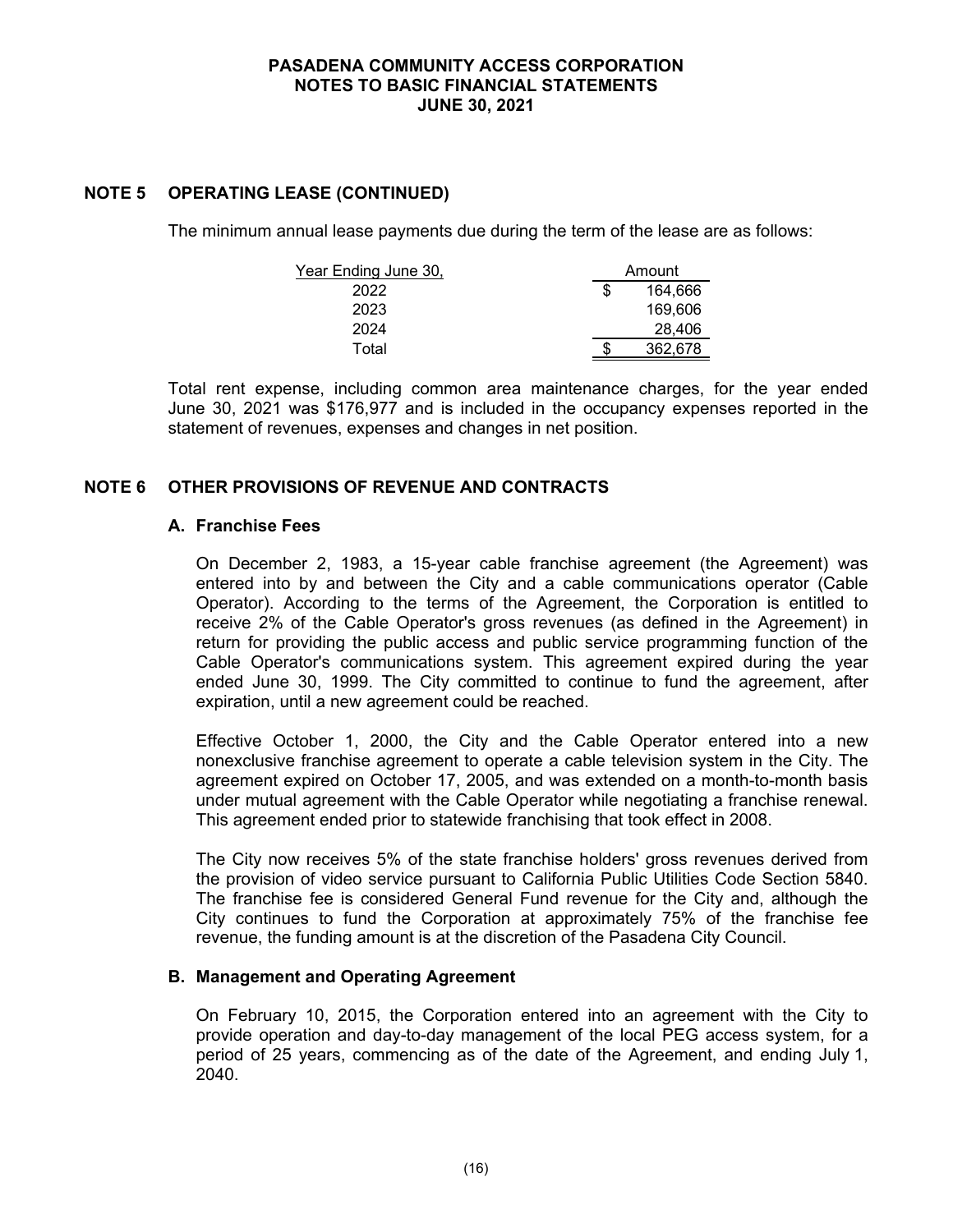## **NOTE 6 OTHER PROVISIONS OF REVENUE AND CONTRACTS (CONTINUED)**

#### **C. 1% Public, Education, and Government (PEG) Allocation**

Pursuant to Pasadena Municipal Code 18.04.060, it was established that a fee would be paid to the City for the support of public, educational, and governmental access facilities and activities within the City. The Pasadena Municipal Code states that this fee shall be 1% of a cable provider's gross revenues, as defined in California Public Utilities Code Section 5860.

The Corporation serves as a receiving, holding, and disbursing entity for monies intended to promote noncommercial uses of the cable telecommunication medium. These funds are allocated as grants solely for PEG related purposes.

During the 2020-2021 fiscal year, the Corporation received \$196,513 in PEG funding from the City, while awarding \$41,066 in PEG funding to PCC and PUSD for eligible PEG capital expenses.

As shown in Note 7, cumulative unspent PEG funding of \$331,654 has been classified as unearned revenue within these financial statements.

### **D. Other Contracts**

The Corporation earns additional service contract revenue by providing various production services to Los Angeles County for Altadena Town Council Meetings.

## **NOTE 7 PEG FUNDING FROM CITY OF PASADENA**

As described in Note 6, the Corporation received \$196,513 of PEG funding from the City of Pasadena during the year ended June 30, 2021. Unspent PEG funding is classified as unearned revenue within these financial statements until the Corporation has incurred costs on approved capital expenditures.

The changes in unspent PEG funding for the year ended June 30, 2021 were as follows:

| Beginning Unearned Revenue              | S | 176,207  |  |
|-----------------------------------------|---|----------|--|
| PEG Grant:                              |   |          |  |
| <b>PEG Revenue Received</b>             |   | 196,513  |  |
| <b>PEG Capital Equipment Expense</b>    |   | (41,066) |  |
| <b>Capitalized Production Equipment</b> |   |          |  |
| <b>PEG Subtotal</b>                     |   | 155.447  |  |
|                                         |   |          |  |
| Ending Unearned Revenue                 |   | 331,654  |  |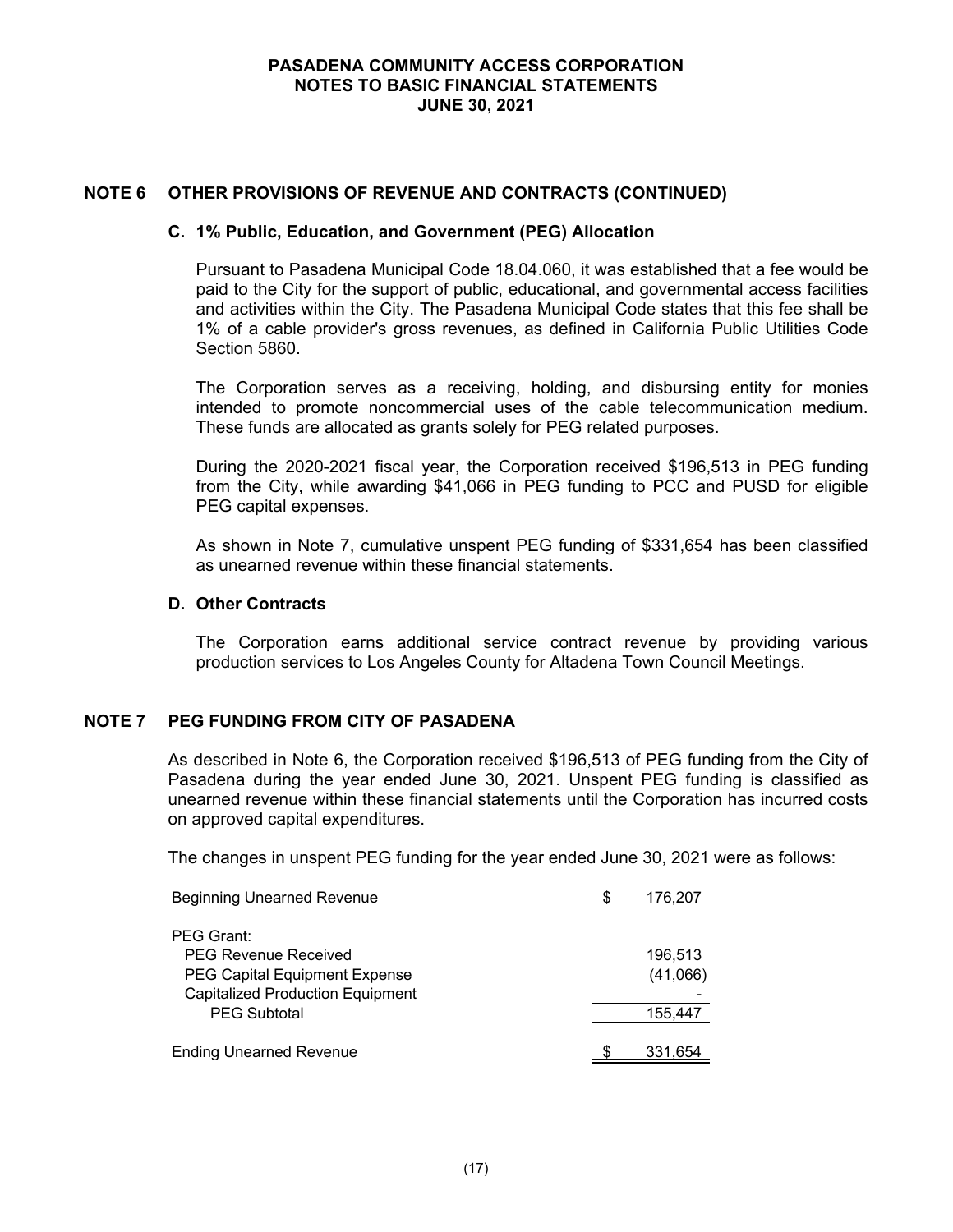### **NOTE 8 CONCENTRATIONS OF REVENUE**

For the year ended June 30, 2021, revenues derived from the City of Pasadena from the management and operating agreement described in Note 6B and the 1% PEG Allocation described in Note 6C accounted for 95% of the Corporation's total revenue.

# **NOTE 9 COMPENSATED ABSENCES**

Changes in compensated absences as of June 30, 2021 were as follows:

| <b>Balance</b><br>2020<br>July |        | Satisfied<br>Incurred |        |  | <b>Balance</b><br>June 30, 2021 |  | Amount<br>Due Within<br>One Year |    | Amount Due<br>in More than<br>One Year |    |   |
|--------------------------------|--------|-----------------------|--------|--|---------------------------------|--|----------------------------------|----|----------------------------------------|----|---|
|                                | 32.291 | S                     | 15.019 |  | 13.491                          |  | 33.819                           | ۰D | 33.819                                 | ۰D | - |

## **NOTE 10 RISK MANAGEMENT**

The Corporation is covered under Special Liability, Property and Participant Accident policies through Nonprofits Insurance Alliance of California (NIAC). Liability and Participant Accident claims are insured for up to \$1,000,000 per occurrence for any amount over the Corporation's deductible amount of \$1,000. Property claims are insured for up to \$25,000,000 per occurrence for any amount over the Corporation's deductible amount of \$1,000.

Workers' compensation claims are covered under a purchased policy through Hartford Accident and Indemnity Company for claims up to \$1,000,000 for each occurrence for any amount over the Corporation's deductible amount of \$1,000.

Settled claims have not exceeded any of the Corporation's coverage amounts in any of the last three fiscal years.

# **NOTE 11 INCOME TAXES**

The Corporation is exempt from federal income taxes under Section 501(c)(3) of the Internal Revenue Code and applicable state law. The Corporation files Form 990 in the U.S. federal jurisdiction and Form 199 in the state of California.

# **NOTE 12 RELATED PARTY TRANSACTIONS**

As part of the management and operating agreement discussed in Note 6B, the City bills the Corporation for services rendered on the Corporation's behalf. Services provided to the Corporation for the year ended June 30, 2021 was \$20,000. The Corporation did not have an amount payable to the City as of June 30, 2021.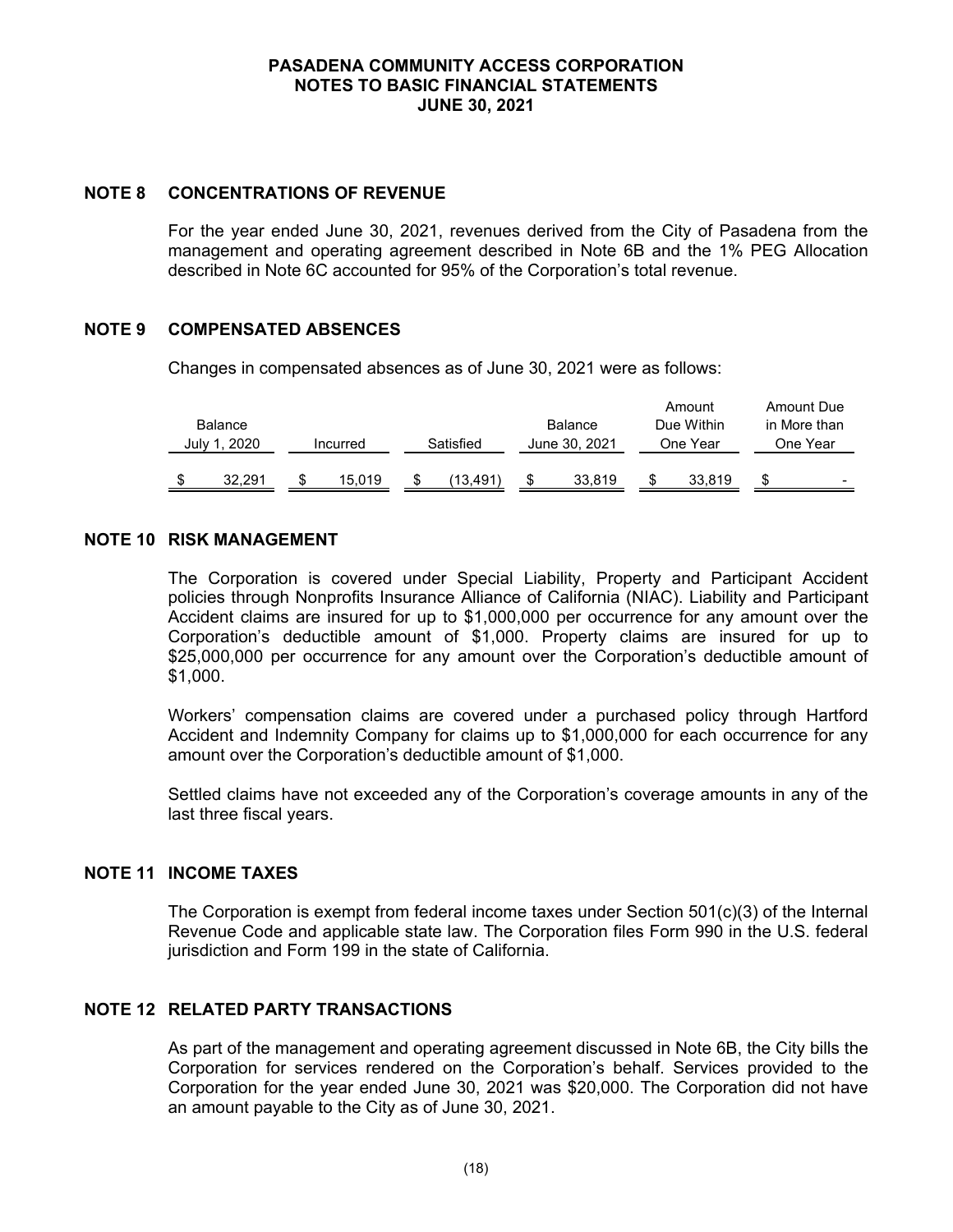

# **INDEPENDENT AUDITORS' REPORT ON INTERNAL CONTROL OVER FINANCIAL REPORTING AND ON COMPLIANCE AND OTHER MATTERS BASED ON AN AUDIT OF FINANCIAL STATEMENTS PERFORMED IN ACCORDANCE WITH GOVERNMENT AUDITING STANDARDS**

Board of Directors Pasadena Community Access Corporation Pasadena, California

We have audited, in accordance with the auditing standards generally accepted in the United States of America and the standards applicable to financial audits contained in *Government Auditing Standards,* issued by the Comptroller General of the United States, the financial statements of the Pasadena Community Access Corporation (the Corporation), a component unit of the City of Pasadena, California, as of and for the year ended June 30, 2021 and the related notes to the basic financial statements, which collectively comprise the City's basic financial statements, and have issued our report thereon dated November 2, 2021

# **Internal Control over Financial Reporting**

In planning and performing our audit of the financial statements, we considered the Corporation's internal control over financial reporting (internal control) as a basis for designing audit procedures that are appropriate in the circumstances for the purpose of expressing our opinions on the financial statements, but not for the purpose of expressing an opinion on the effectiveness of the Corporation's internal control. Accordingly, we do not express an opinion on the effectiveness of the Corporation's internal control.

A *deficiency in internal control* exists when the design or operation of a control does not allow management or employees, in the normal course of performing their assigned functions, to prevent, or detect and correct, misstatements on a timely basis. A *material weakness* is a deficiency, or a combination of deficiencies, in internal control such that there is a reasonable possibility that a material misstatement of the Corporation's financial statements will not be prevented, or detected and corrected, on a timely basis. A *significant deficiency* is a deficiency, or a combination of deficiencies, in internal control that is less severe than a material weakness, yet important enough to merit attention by those charged with governance.

Our consideration of internal control was for the limited purpose described in the first paragraph of this section and was not designed to identify all deficiencies in internal control that might be material weaknesses or significant deficiencies. Given these limitations, during our audit we did not identify any deficiencies in internal control that we consider to be material weaknesses. However, material weaknesses may exist that have not been identified.



CLA is an independent member of Nexia International, a leading, global network of independent accounting and consulting firms. See nexia.com/member‐firm‐disclaimer for details.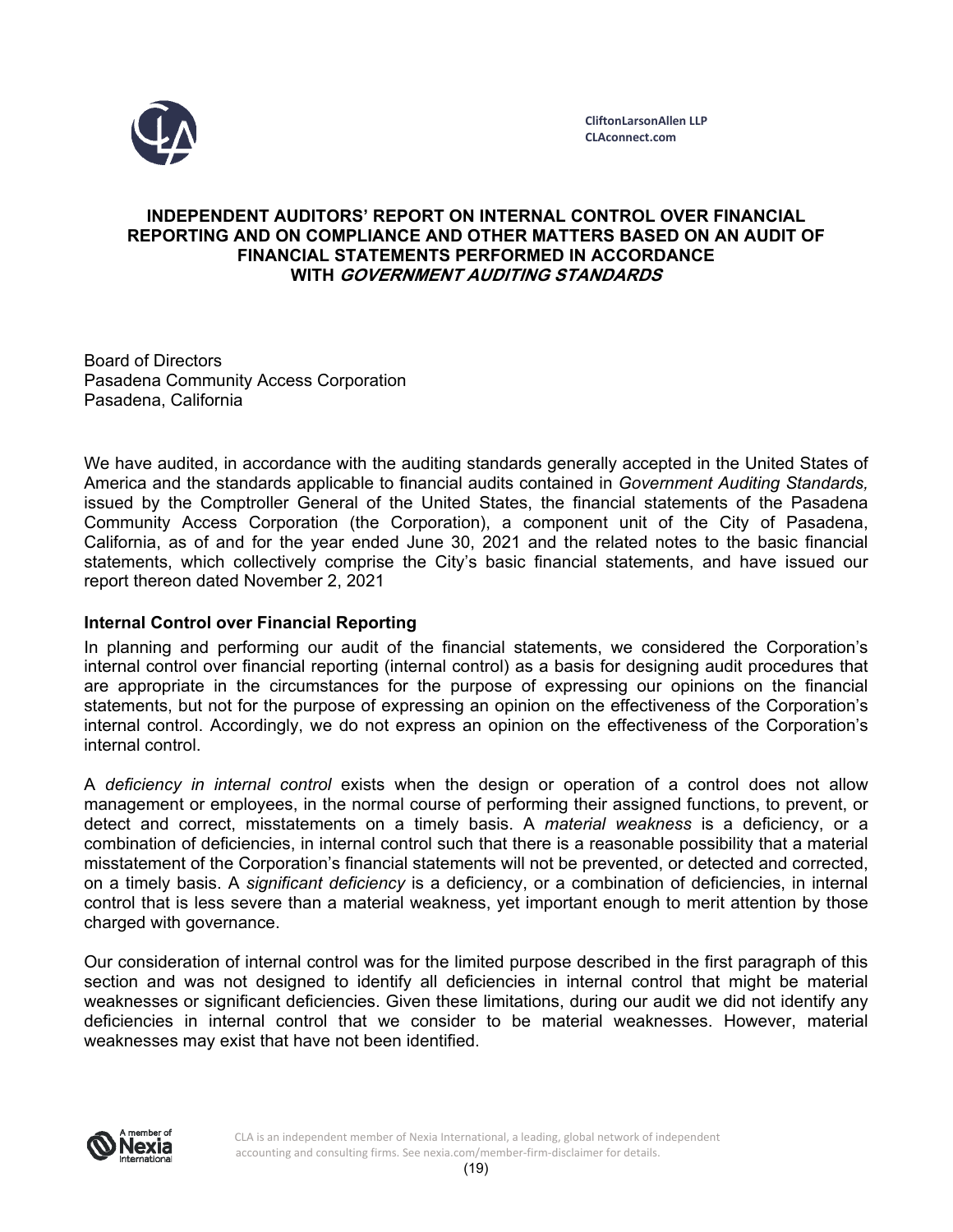## **Compliance and Other Matters**

As part of obtaining reasonable assurance about whether the Corporation's financial statements are free from material misstatement, we performed tests of its compliance with certain provisions of laws, regulations, contracts and grant agreements, noncompliance with which could have a direct and material effect on the financial statements. However, providing an opinion on compliance with those provisions was not an objective of our audit, and accordingly, we do not express such an opinion. The results of our tests disclosed no instances of noncompliance or other matters that are required to be reported under *Government Auditing Standards*.

## **Purpose of this Report**

The purpose of this report is solely to describe the scope of our testing of internal control and compliance and the results of that testing, and not to provide an opinion on the effectiveness of the Corporation's internal control or on compliance. This report is an integral part of an audit performed in accordance with *Government Auditing Standards* in considering the Corporation's internal control and compliance. Accordingly, this communication is not suitable for any other purpose.

Clifton Larson Allen LLP

**CliftonLarsonAllen LLP** 

Irvine, California November 2, 2021